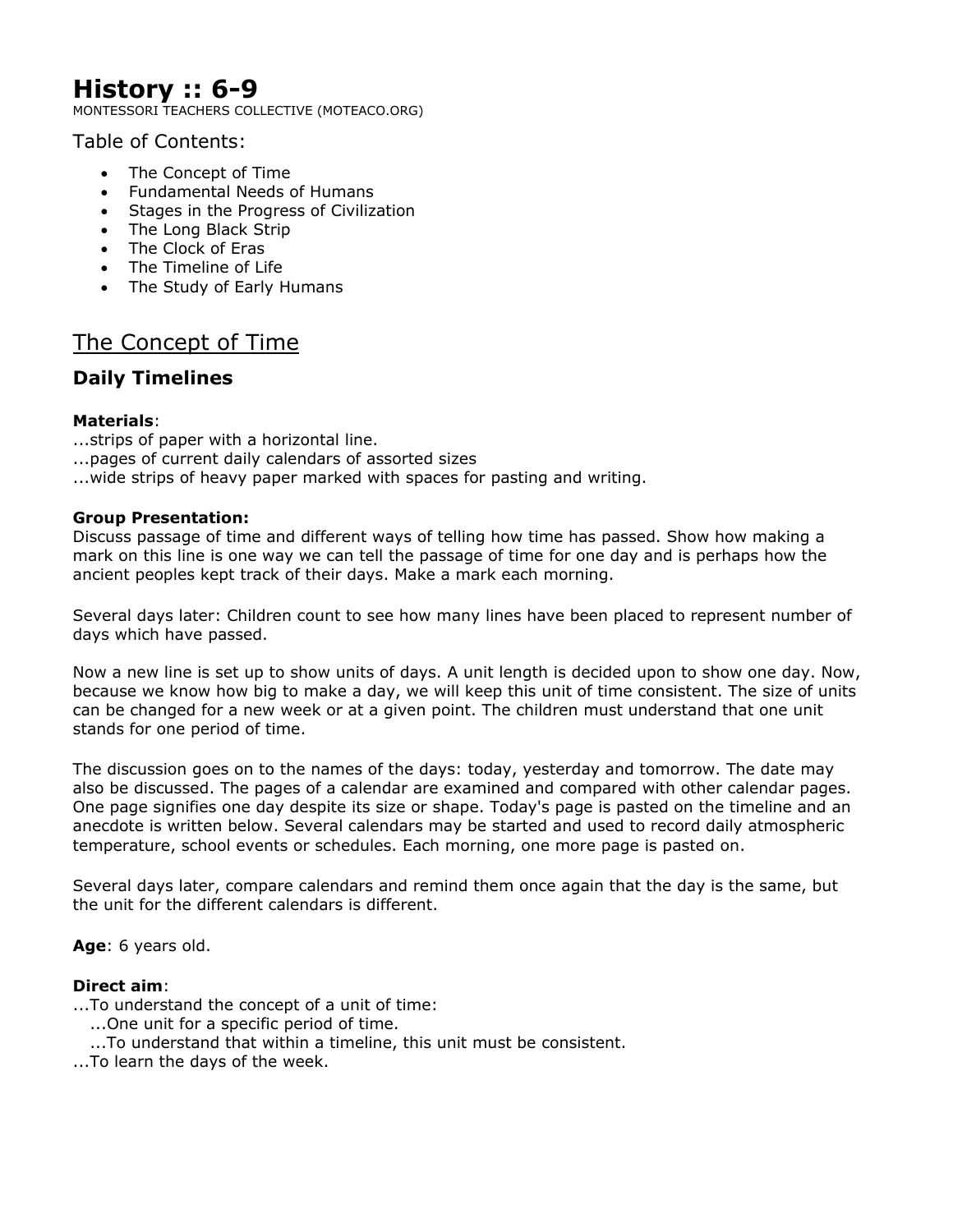### **Indirect aim**:

...To prepare for the timelines of history where very small units equal centuries.

This is hierarchical representation which parallels math materials.

# **The Whole Year**

# **Materials**:

...Whole year calendars pasted together to be a long strip showing each day. This may be rolled or folded for storage.

..."Year and its parts" six strips of various parts of the year, six arrows or labels. for each part.

...Cardboard circle fraction inset of 11/12 and 1/12.

...Metal insets: whole, 1/2,1/3,1/4, 1/6 of a circle.

After seeing time represented one day at a time, let's see what a year looks like.

One long calendar strip is rolled out. The children read the names of the days of the week and the names of the months.

Note; If the child at this point has not learned the names of the months and the number of months in the year, s/he should study them with this and other language materials.

Other calendars, the smallest last, are rolled out to be examined and compared, and to show the child that despite the different sizes, each shows the same amount of time: a whole year.

The measurement used for each unit (day) must be maintained throughout.

"A Year and its Parts" The whole year and its parts is laid out. The labels "One whole year - twelve months" is placed to the right.

The whole metal inset also representing ONE is placed to the left. The strip is folded to make two equal parts. The parts are then counted. The calendar strips for 6 months are compared to the two equal parts.

The children are shown that the two equal parts equal ONE Whole. The label "1/2 year - 6 months" is placed on the right and the 1/2 metal inset is placed to the left of the strip. The presentation continues with "1/3 year - 4 months", "1/4 year - three months, a season", 1/6 year - two months" and "1/12 year - one month".

A three period lesson follows this work as a review session.

#### **Direct Aims**:

...To have the child see a representation of a whole year.

- ...To have the child understand the concept of a year.
- ...To have the child understand the concept of a month.

...To have the child learn the divisions of a year.

**Indirect Aim**: Preparation for historical timelines.

**Previous work**: The child should have had previous work with fractions. The seasons work should be done parallel with this work.

# **Personal Timelines**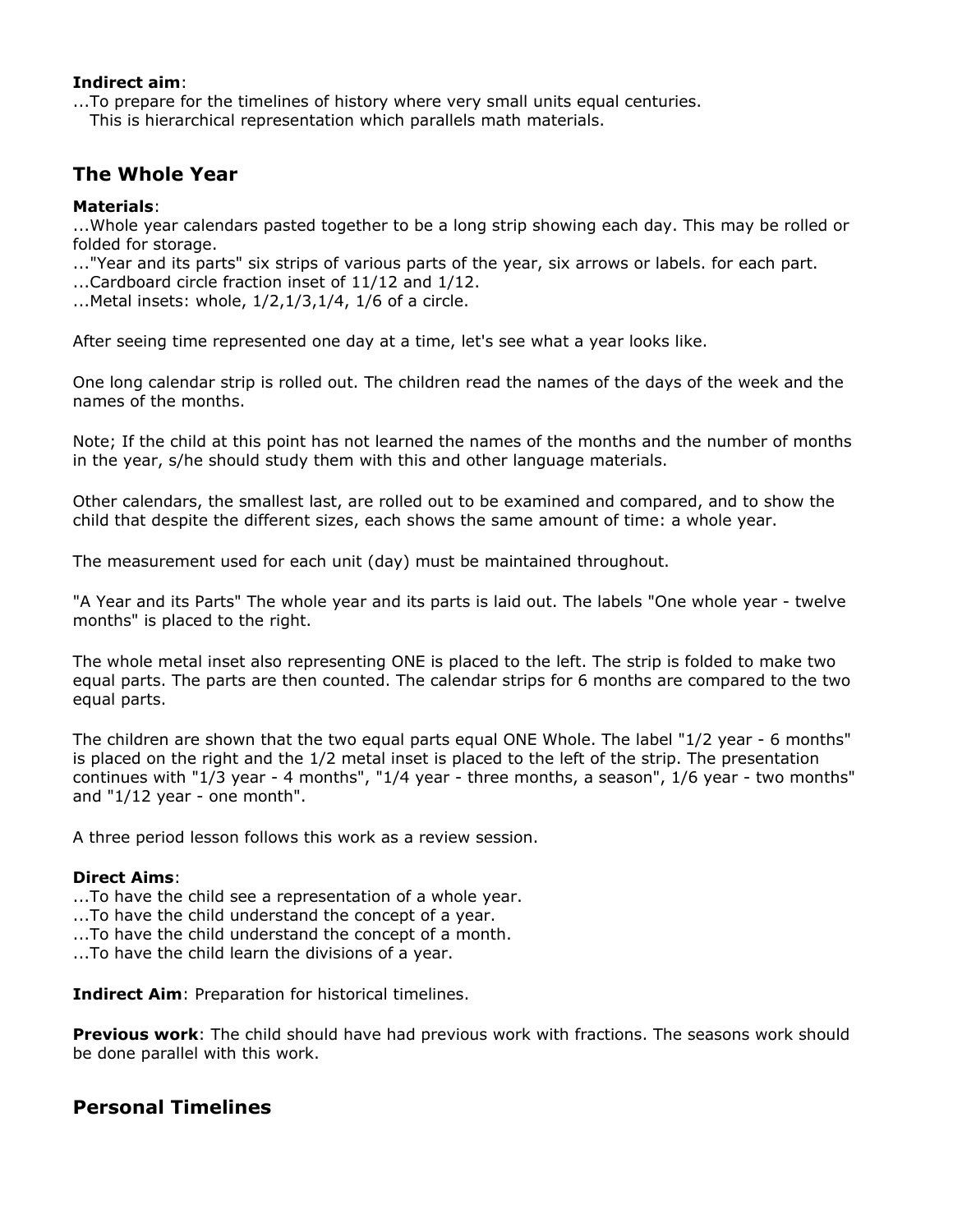**Materials**: ...Timeline paper ...mounting paper ...scissors, glue

**Group presentation**: Show the empty timeline.

"This timeline can represent how long you have lived or the lives of your family. You can decide how much time you want each unit to be. Why don't you start with a timeline for your parent(s)?."

The child will see that counting out the days or months of a year will be too long for a parent and will probably settle into one unit per year.

#### **Exercises**:

## **1. My family**

The child can cut out timelines to represent him/herself and one for each member of the family along a straight line at the top of the page. These are placed vertically down the paper. They can write each name at the top of each timeline. The child's own name is written in color. Since each strip is one year, make a darker line to mark in each ten years to make counting easier. The child's timeline should be to the left. Have parents next, brothers and sisters and then a grandparent. Have child turn the timeline horizontally. The straight line that all the TL's sit on is now the present and it is possible to see how much longer the grandparents and parents have lived than the children, etc.

## **2. My family by age**

Now paste each family member in chronological order. Now you can see who is oldest, youngest, etc.

#### **3. The history of my birthdays**

The teacher prepares a timeline representing at least seven years with the names of the months from January to December written in. Now the unit of time becomes a month."During what month were you born? Each year, you have a birthday on the same day of the same month. Put a star on your month for every year." Now the child can count how many months until her/his birthday.

#### **4. A history of the child**

The teacher prepares a timeline representing each year of the child's life with space to write something about each year. This should be a family project where the child asks the parents questions about parents' or grandparents' memories about him/her. A picture can be used for each year. Timeline can be made on blocks of cardboard, taped and folded like a fan. Writing should be age appropriate: a sentence or two for a first year child, several for second, a paragraph to a page for third.

Direct aim: to understand the concept of a timeline as a representation of events that have take place; to give the child a sense of the history of themselves in relationship with their family.

Indirect aim: To prepare for historical timelines.

Extensions: This lesson should be given to the child at age 6. A good parallel exercise is for second to make a family tree and grandparent interview. Third can write an autobiography.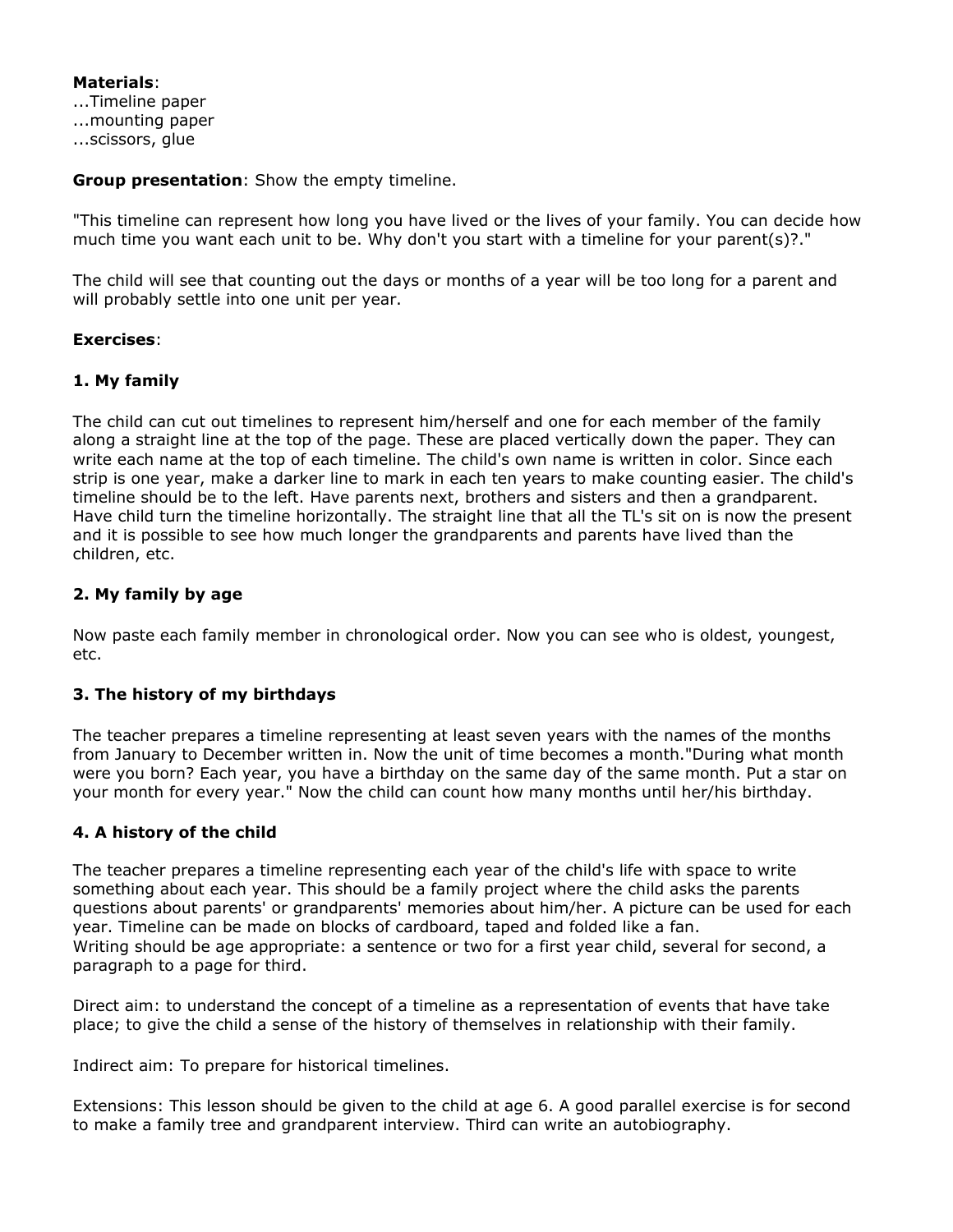# **The Year 200\_**

## **Materials**:

...Golden bead, numeral cards, chains of 100, 1000 (2 each), first historical timeline materials: ...Two thousand chains, two hundred chains, thousand cube, hundreds, units as needed. Math quantity symbols for the current year

...B. C. E./C.E. (B.C./ A.D) Timeline

...Arrow labeled "This year"

...Labels: "Before Common Era or Before Christ with B.C.E and B.C.on back

..."Common Era and Anno Domini" with C.E. or A.D. on back

...Cards with 1st - 21st on one side and I-XXI on the other.

#### **Presentation**:

## **1. "What year is this? 200\_. "**

A child gets the numeral cards and corresponding quantity in golden bead material. The quantity is counted. The cards are arranged and the numeral is read. "We want to represent this quantity in a line. For each one thousand cube, we can use a long chain of one thousand." The children lay the two chains out (perhaps in a field) and count to 2000 by decades and puts the arrow 'this year' at the correct point. "But this is too long. Let's try another way." A chain of 100 is laid out. "We'll let each bead represent 10 years." The child counts by 10's and 100's until reaching the end of the chain. "This chain now represents 1000. We'll put this cube at the end to remind us. Another 100 chain is placed out and the children count by 10's until they reach 1990-2000. They place an arrow there with the numerical cards of this year.

### **2. "Why do we call this 200\_?**

#### What happened 200\_ years ago?

They may come up with suggestions--the earth was created, life began. "All of those things happened many, many years before this time. Throughout the world, there are different calendars that people use. Each people bases the beginning of their calendar with an important event. The calendar that we use in the Western world was based on when they thought Jesus was born". Place a flame or a star at the point of the year '1'. This is where our own calendar started. But there were many, many years before this time." Loose ten bars are laid out at the left side of the chain. "We could have many more ten bars because there are many, many years before Jesus was born. So many that these ten bars would go all the way through the school and out the door. The years before Jesus was born were called B.C. or Before Christ and the years from 0-present are called A.D. or Anno Domini, Latin for in the year of our Lord. Non-Christians call B.C. 'Before the Common Era or B.C.E.' and A.D. 'Common Era or C.E.'."

#### **3. Layout with cards**

Now the chains are replaced with the timeline strips. The green which is labeled B.C.E and B.C. stands for hope. The red which is labeled C.E. and A.D. stands for love. The star or flame can be at the two century ones. "Now we need to find out where to put the 'this year' arrow on this timeline.On this timeline, instead of representing one year at a time like we did with the thousand chain and 10 years at a time (or decades) like the hundred chains, each unit on this timeline will represent a century, or 100 years." The 1st card in red is put down,"This is the 1st century in the Common Era or A.D." Then the 1st card in green is put down. " This is the 1st century Before the Common Era or B.C." The child puts down 2nd century C.E. and 2nd Century B.C.E., etc. up to the 20th century C.E. and B.C.E. Both ends of the timeline should be arrows to show that time goes on in each direction. "When we write the numerals for the centuries, we can use Roman Numerals". Turn the cards over and the Roman Numerals are printed on them. (Extension: There can be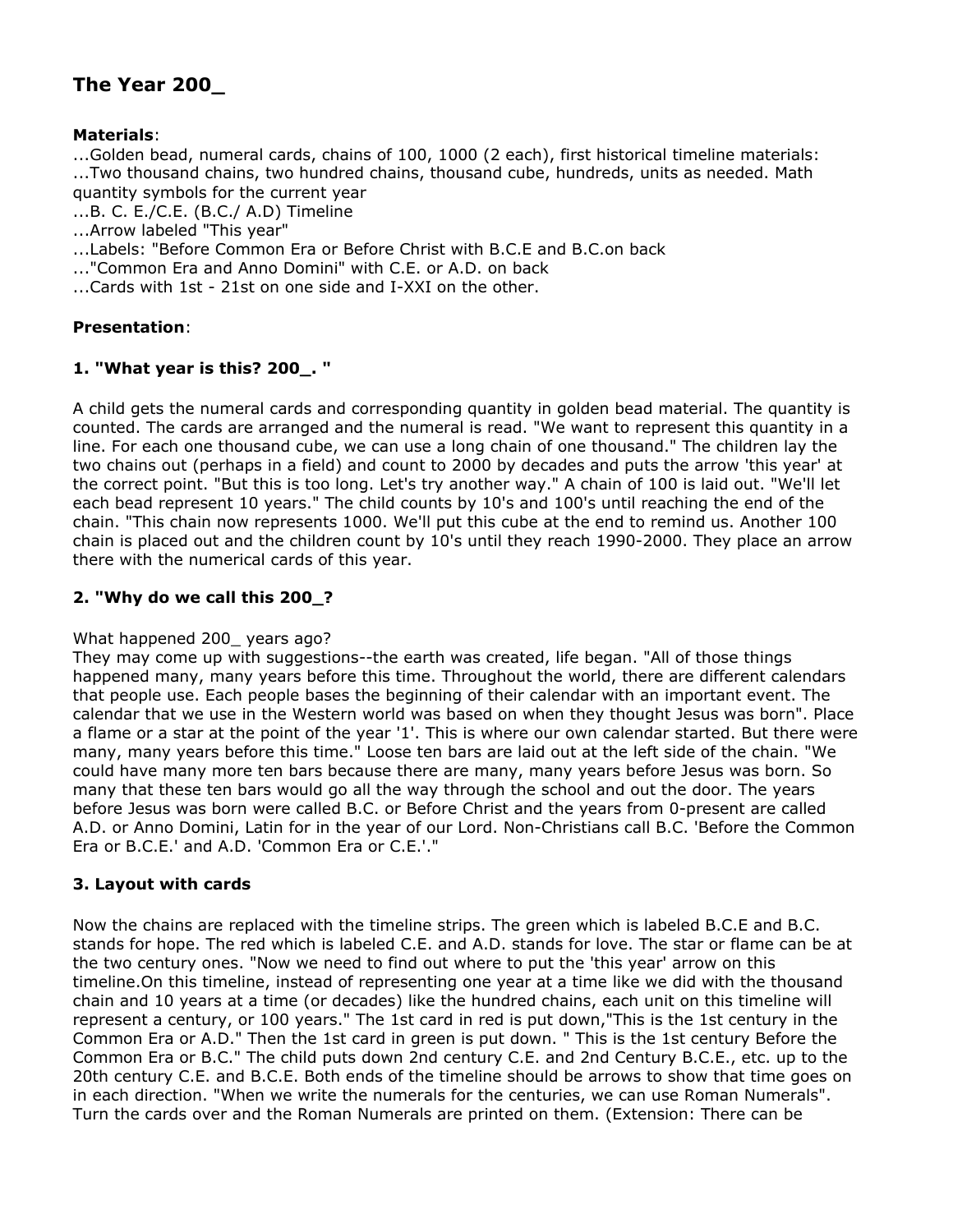another whole lesson with craft sticks making the Roman Numerals) The cards are turned over and read again. Use three period lesson for any confusion of names.

**Age**: 7 years.

**Aim**: To orient the child to historical timelines and dates

**Extensions for older children**: study of other calendars

# **The Clock - Part I**

## **Materials**:

...Clock with movable hands (it is helpful to be able to remove the hands), divisions for minutes, Metal insets 1/2 and 1/4. Rubber stamps of clock face without hands. Paper strips the length of the circumference of the clock. Two loose hands, hour and minute.

## **Presentation**:

## **1. Introduction**

"Think of all the kinds of clocks or watches there are. The kind of clock with hands is called a face clock. The clock is round like a face. But no matter what kind of clock we are looking at, it is still measuring the same hour and minute of the day in our own time zone. There are 24 hours in a day. 12 hours for day and 12 hours for night".

Look at the clock in front of you. Use the hour hand to count out the hours as it moves around the clock from 1-12. "But I told you there were 24 hours! The clock goes around 2 times to make a day." The hands are placed on the 12 to represent noon. "What hour does this arrow point to ? What happens at 12:00? Twelve o'clock is called 'noon' After 'noon' there are 12 hours more. At the next 12:00, it is the middle of the night, 'midnight'. There are 12 hours before noon and 12 hours afternoon. Noon usually represents the sun at its zenith, at the highest point of the day. (Noon comes from the Latin prefix non meaning nine. It is supposed to be nine hours from sunrise, which would be about 3:00).

#### **2. The hours**

"Let's see what time you do the things that are important to you. What time do you get up? 7:00? This is 7:00".(or the child sets the clock to the correct time)

The child makes a book of the things s/he does on a normal school day on the hour, and the time s/he does it.

# **3. The half-hours**

"The day is divided into 24 hours but each hour is also divided into parts. There are 60 minutes in each hour. From 12:00 to 1:00 is sixty minutes. Each little mark on the clock represents a minute, or 60 seconds. People make telling time much easier by skip counting by 5's and by remembering how many minutes make a half. " Count by 5's to 30 and then place a half fraction inset down. This is twelve thirty or half past twelve. When it is half past twelve, the hour hand is halfway between the twelve and the 1. " Children can make a book of "Half pasts" with stamps.

#### **4. Minutes**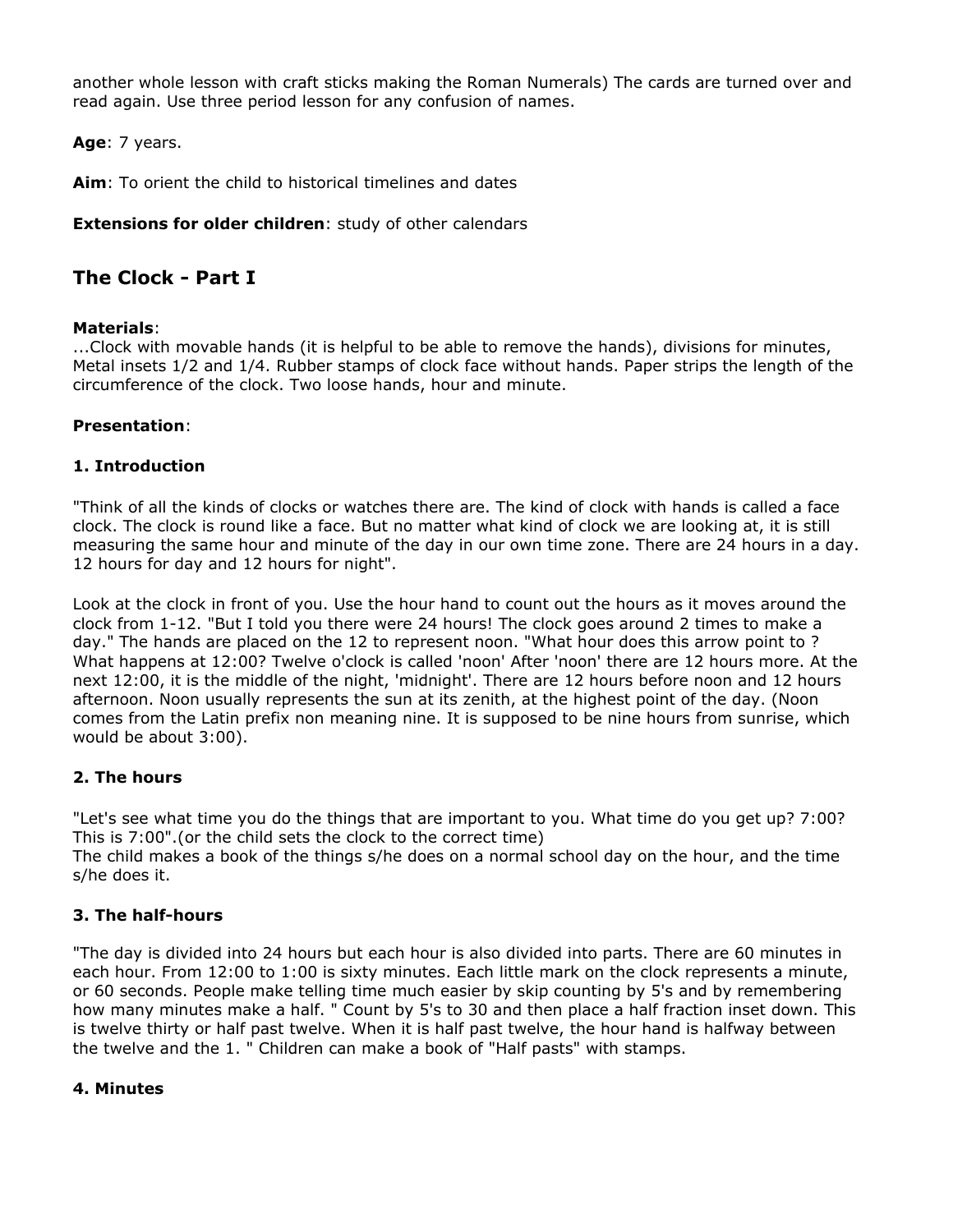The hands show 3:00. How can I show 5 minutes after 3:00? I can count the little minutes.......or I can count by 5's like we did when we learned half past. 5 minutes past 3 is written 3:05. Children can make a book of one hour of minutes counting by 5's.

# **5. Quarters**

Show a clock with example 8:15 Put the red 1/4 inset down to show 15 minutes past is 1/4 past the hour. Therefore 8:15 is a quarter past 8. Show a clock with 8:30 - remember half past 8? Show a clock with 8:45 on the clock. How many minutes have past? 45. There is one quarter to go to the next hour. This is called a quarter to 9.

Then you can teach 10 to the hour, 5 minutes to, etc.

**Extensions**: Use rubber stamp to make booklets of quarter to, quarter after, etc.

# **History & Grammar - Three Fundamental Tenses**

#### **Materials**:

...A chart entitled *Fundamental Tenses* to be hung on the wall.

**Description of chart**: Below the title are three headings: Past, Present and Future with a red circle above each representing verbs beneath each. Below the circles is a single purple triangle representing pronoun. The rest of the chart consists of three lists of words corresponding to each title.

#### **Presentation**:

The use of each of the words is discussed in relation to a pronoun in the first person singular. "I ate yesterday. " That has already happened; it happened in the past. "I eat today." That is happening in the present. I will eat tomorrow. Tomorrow has not yet come. That will happen in the future. The three words Yesterday, Today and Tomorrow are written on the chart.

When adding new words, begin with the present, and figure out the past and future in relation to the present. Some suggestions:

before now afterwards or then last year this year next year the seed the plant the fruit 1991 1992 1993

Extensions: Make a group of cards for children to work with :

Make a chart with timeline with a pronoun sitting in the middle. This represents "I" in the present. The child can work with the cards using a verb symbol to move up or down on the timeline symbolizing past, present, future. 3 control charts show the verb and pronoun in the past, present and future.

| ran   | run  | will run  |      |
|-------|------|-----------|------|
| loved | love | will love |      |
| ate   | eat  | will eat  | etc. |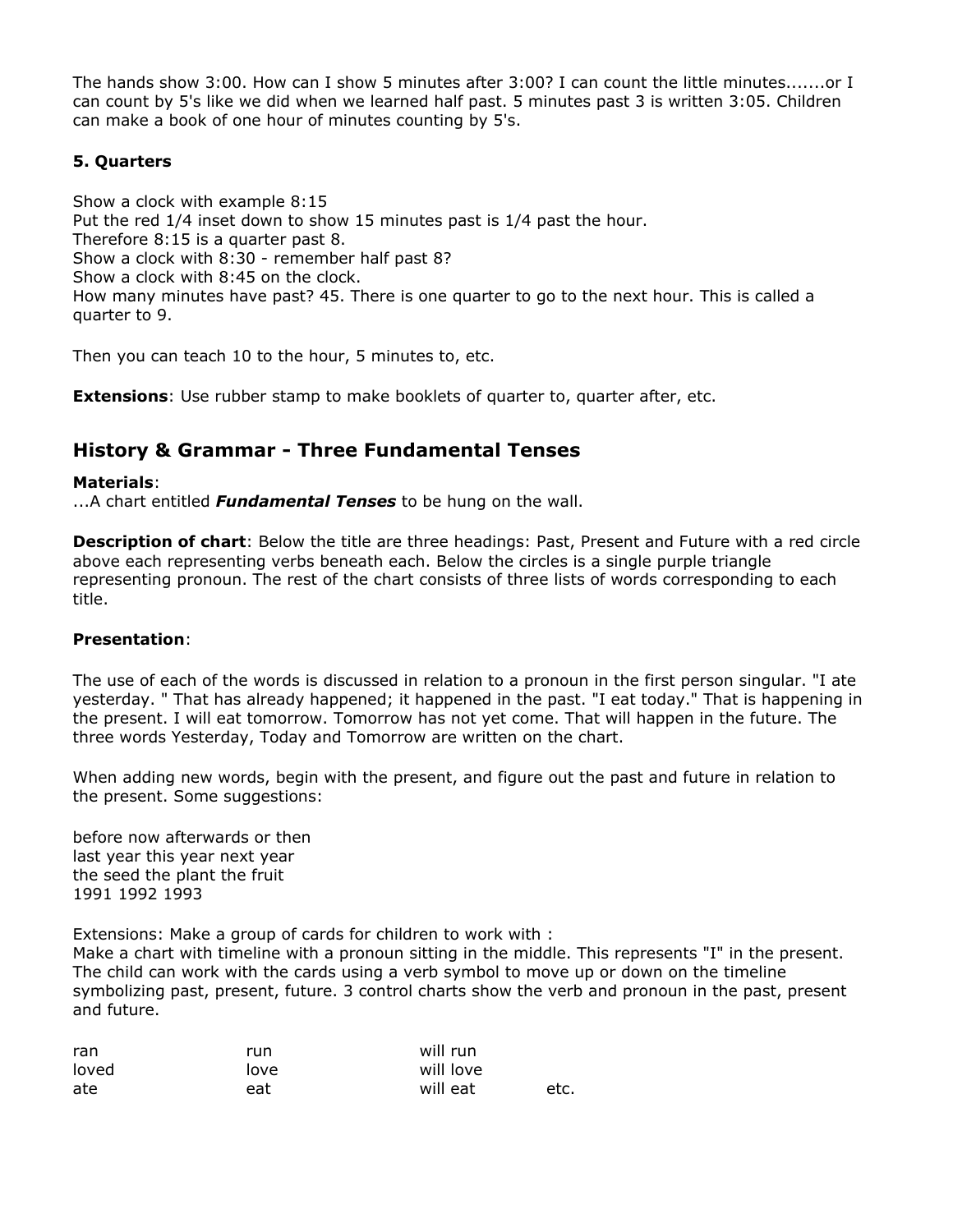# **Age**: 7

**Aim**: To learn the three fundamental tenses. **Note:** This chart is presented parallel to the next materials in history.

# Fundamental Needs of Humans

## **Materials**:

...A chart entitled "The Fundamental Needs of Humans"

## **Presentation**:

What kind of things does a person need?

(The discussion will probably go from food to toys)

Imagine that you are on an island and you will not survive without a few very important things.

What will this person need on this island that you do not need?

(Discuss human's needs and the similarities and differences of those needs through history and in different regions)

People who lived a long time ago - and people all over the world have the same basic needs. Humans need to clothe themselves, nourish themselves, to defend themselves, to transport themselves, to shelter themselves, etc., but they also have spiritual needs : the arts, religion or a belief in something more powerful than yourself, and vanity, or pride and caring of self.

Show chart.

Continue discussing related ways that different human groups have satisfied these needs or ways that these needs have been met through time.

Make examples different people: the Pilgrims of Plimoth Plantation, the Native Americans in Massachusetts, the people in the South Seas, the Arctic, etc.

#### **Age**: 7 years

**Aim**: To have the child come to her own conclusion that needs are constant and to show the difference in a need and a want.

# Stages in the Progress of Civilization

#### **Materials**:

...The Fundamental Needs Chart

...Many booklets: Stages in the progress of civilization each booklet contains pictures and corresponding labels.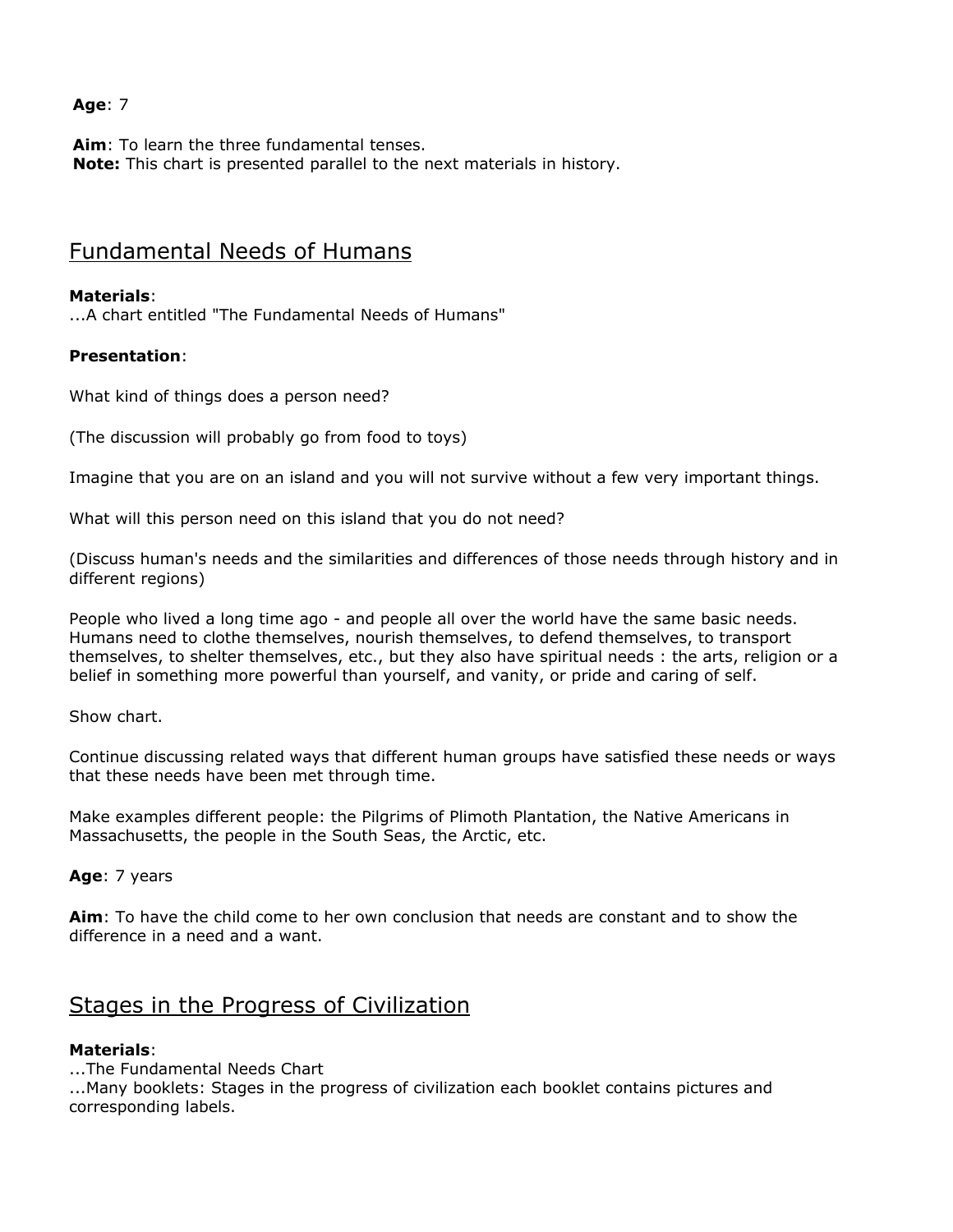## **Presentation**:

Let's look at one of these booklets - travel on the sea.

(The chart is put away and the booklet presented. The child puts the pictures down in any order.)

"Which boat looks like one that you might ride in today?" ( It is chosen and put to the right of the child)

"Which one do you think was the oldest boat used"

(Then look at the remaining boats and try to place them in the order of first to last trying to reason why. The teacher then presents a three period lesson naming each picture. In the first period, full descriptions are given for each picture, referring to various details in the picture. The child is then given the labels and matches them to the pictures. The child may then read the booklets.)

**Age**: 6 1/2 - 7 1/2

# **Vertical and Horizontal Studies of History**

Clarification:

*Vertical study* means to study a specific subject. This is taking one subject: e.g.. shelter and looking at it through time. The purpose for this is to take a subject and look at how humans met their needs with this subject through history. The younger child finds this easier to work with and enjoys the comparison of different aspects of the same thing through time. This lesson is also more impressionistic for the young child, allowing her/him the opportunity to imagine what things were like at different ages. *The vertical study is impersonal as it is involved* with things.

*Horizontal study* means to look at one age and compare the fundamental needs of a human during that specific time. This work done after the vertical studies and is especially relevant at the 9-12 level. Each civilization can be looked at specifically, e.g. Roman times for its housing, food, music, art, lighting, etc., etc. This is the child's first detailed research. *The horizontal study is personal as it is* involved with people.

# **A. Vertical Study of History**

#### **Materials**:

...Booklets of Stages in the Progress of Civilization

...Timeline on which each space is a century with 100 centuries (10,000 years) are represented for B.C.E. in white, 20 centuries for C.E.

in red. Set of labels for each booklet, these with dates indicated on back.

# **Presentation**:

Choose cards which the child can relate to: shelter or lighting. Give the pictures one at a time without regard to order. Give a story with each picture and the name orally.

After you have done this, have the child give you the names.

Ask if she has a picture of her own house or can she draw one. (this involves the child in the project more).

Give the reading labels and have the child place under the appropriate picture.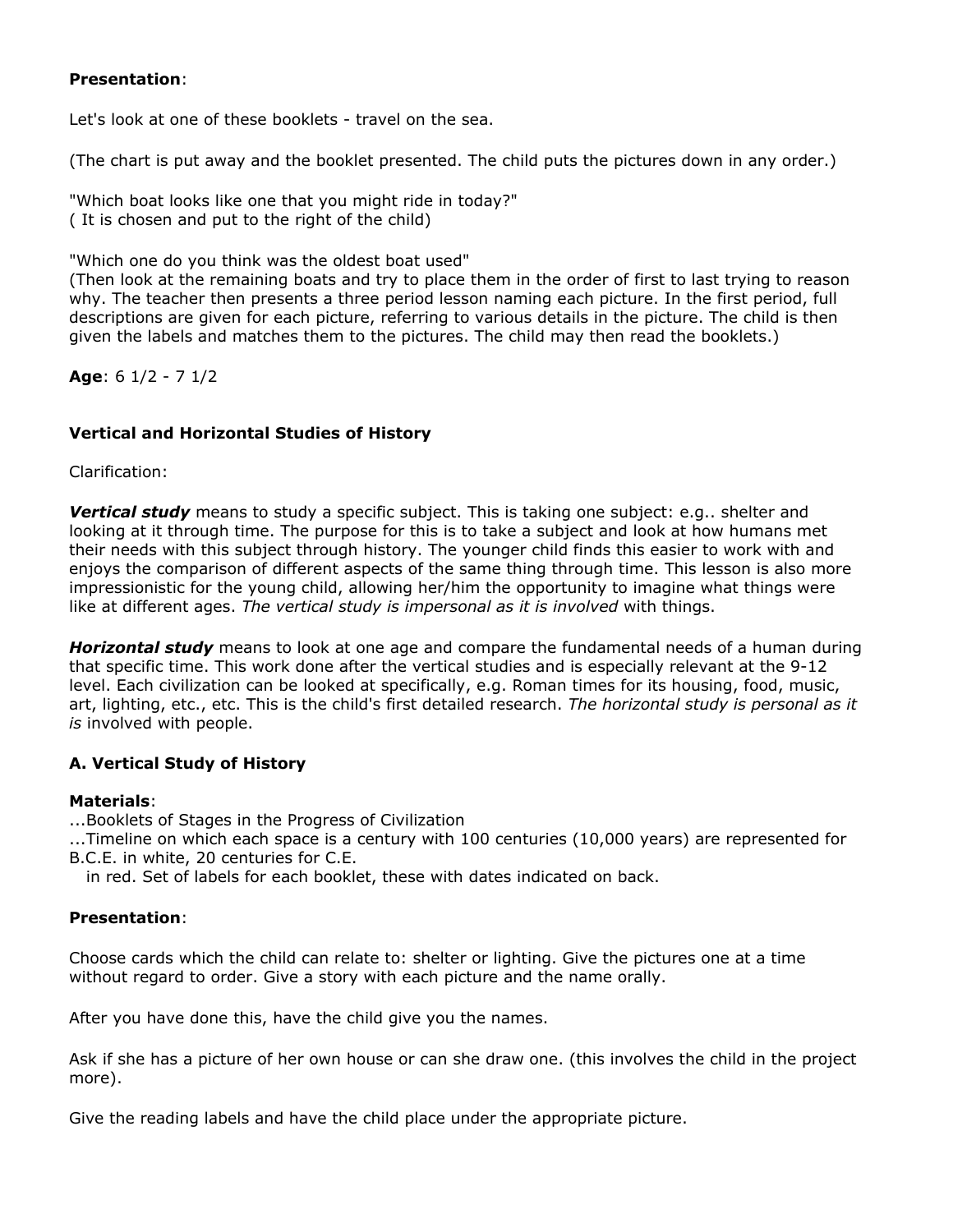Repeat for the series in this way with other cards and lessons.

**Extensions**: A group of children can build shelters through the ages and do research on this.

## **B. Passage from Vertical to Horizontal**

#### **Presentation**:

Take the picture cards again. By now, she knows the names and stories. Now give a time sequence to these images.

Order them with the child from left to right - oldest to youngest

Observe with the child that if we connect these, we have a timeline of dwellings.

Remove the reading levels and put arrows there. The arrows say the same on the front as the reading labels.

See what is written on the back side. Turn each arrow over. Note that the dates go first by 1000's, then by 100's. This ordering will tell us if we have placed the picture cards in accurate order. 3000 BCE, 2000 BCE, 700 BCE, 300 BCE, 9th Century CE, 16th century, 19th century CE, etc.

Through this transition process, the child is entering the understanding of history.

#### **C. Horizontal Study of History**

Have a group of children working together:

1. Put down two or more sets of fundamental needs cards.

2. Have the child choose one period of time and ask which part interests him the most.

3. Put a red arrow at this point. Take away all other cards except this period of time.

4. Have group work to go through all of the lamps, dresses, vehicles, heating, transportation, etc. for that one period of time.

5. Now when we look at the horizontal study of 1890, we have a good impression of how humans met their fundamental needs for this period of time.

The deepened study of a particular time's environment is the horizontal study of history.

Suggested time slots for Vertical/Horizontal Studies

Prehistoric Prior to 4000 BC Early Civilizations 4000 BC-1000 BC Greek 1000 BC - 146 BC Roman 509 BC - 330 AD Byzantine 330 AD - 800 AD Middle Ages 800 AD - 1300 AD Renaissance 1300 AD - 1600 AD Baroque 1600 - 1700 AD Classical 1700 - 1800 AD Eighteenth Century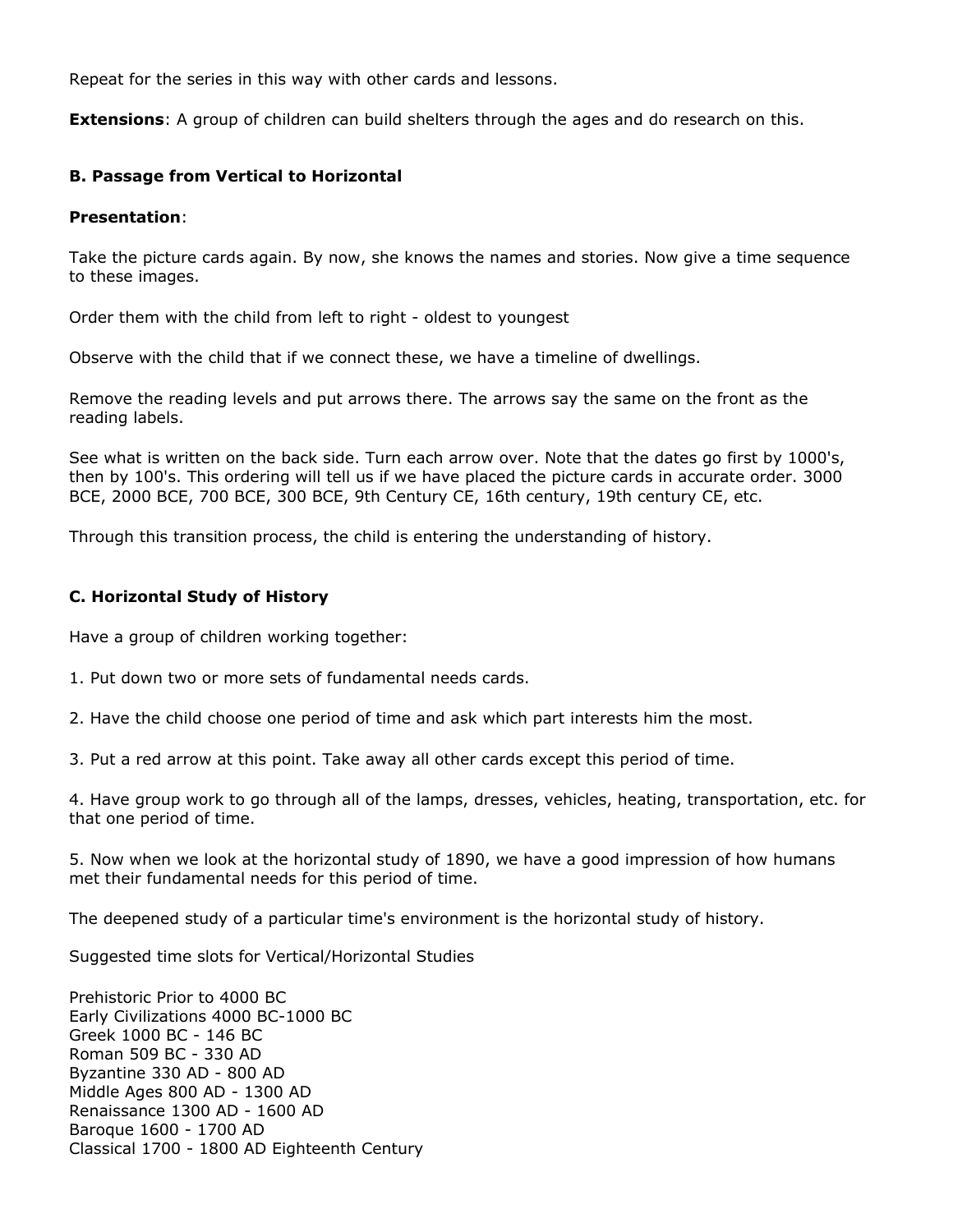Romantic 1800 - 1900 AD Nineteenth Century Modern 1900 - 2000 AD Twentieth Century 2000 - Future

# The Long Black Strip

# **History of the Work**

Montessori was in India in June, 1939, at the beginning of W.W.II.

Mr. Arundel, President of World Theosophical Society invited her to give her lectures in Madras. There were several children to demonstrate her work.

One of the children told Dr. Montessori that there was nothing that he and India could learn from someone in the West. After all, the oldest real civilization was in India 10,000 years ago. Egypt was 3.5 thousand years ago. Babylon and Assyria were 5,000 years ago.

The Indian civilization was actually 9,000 years old, but she said she would make it 10,000 to give him the benefit of the doubt.

Later she asked a printer to make a strip of cloth 300 meters long and 50 cm. wide. 299.99 were in black and 0.01 meters were in white.

When the roll was ready, she had it brought to the school and said "Now, I'm ready for something".

She had 2 teachers on bicycles unroll the whole thing along the street. They started with all black and finally came to the little piece of white.

The children asked what it was. Montessori said it was the history of the earth since it was created.

The children asked if it was of one color. Montessori answered. No. It changed to white when the history of humans began.

Now we make this as a 30 meter ribbon. It is still a lesson of humility. We could make it longer today to represent 4-5 billion years.

Notes:

1. Don't give the child the measurement of the strip. The demonstration is meant to be impressionistic and to pique an emotional response.

2. The colors should be opposing

3. The white dates form the first real appearance of civilization on the Indus River.

# **Presentation**

#### **Materials**:

...30 meters of ribbon ...29.999 m. in black ......0.001 m. in white  $\dots$ 1 centimeter = 1,000,000 years  $...10$  meters represent  $1,000,000,000$  years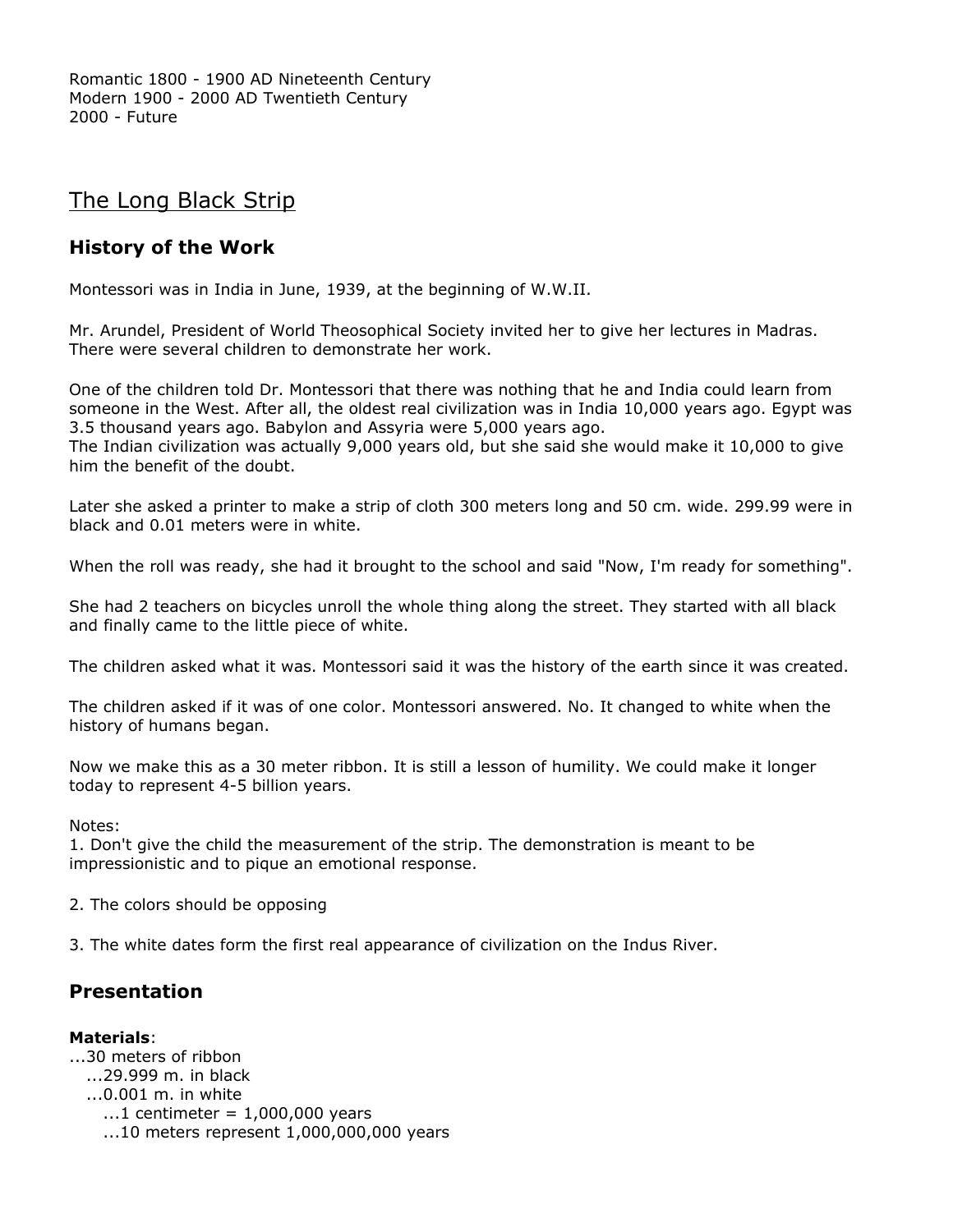...30 meters represents 3,000,000,000 years, the average accepted length of earth's ...history (in 1939). Now we know it is approximately 4.6 billion years.

Remember the Dance of the Elements in our Creation Story? That was such a long, long time ago. (begin unrolling strip)

In the beginning we said that everything was dark, there were whirling gasses which gradually cooled and how long this process took.

It took thousands of years.

And then the rains came and filled in the hollows, the air was cleared up and the seas were formed.

Now the Earth was like a shriveled up apple.

There was no life on Earth.

At sometime, somewhere, a long long time ago, life began.

It began to fill the seas and after thousands of years, it began to climb out of the water onto the land.

(keep looking at how long it was, referring back to the strip)

Insects developed and large dinosaurs.

The insects have made a contract with the flowers and the earth is covered with grass...

There are flowers in her hair... and pure water is crystal clear...

Watch what is coming! How long it has taken!

What is it? A white line. What does it mean?

This is humanity - all humans. Hold it in your hands... this is all of history: cave people, Egyptians, Greeks... all here. How long it took for the earth to prepare itself.

A long time passed, while the animals developed and the plants prepared for Humans to come to this Earth.!!

# The Clock of Eras

# **Introduction**

This chart tells the history of the Earth from the time it was a ball of flaming gas up to the present. We call it the Clock of Eras because it looks like a clock. This clock is special, though, because the colors tell a part of the story of our planet. This clock is different from most, though, for each hour on the Clock of Eras represents 250,000,000 years!

**A. Formative Era** (Also called Azoic)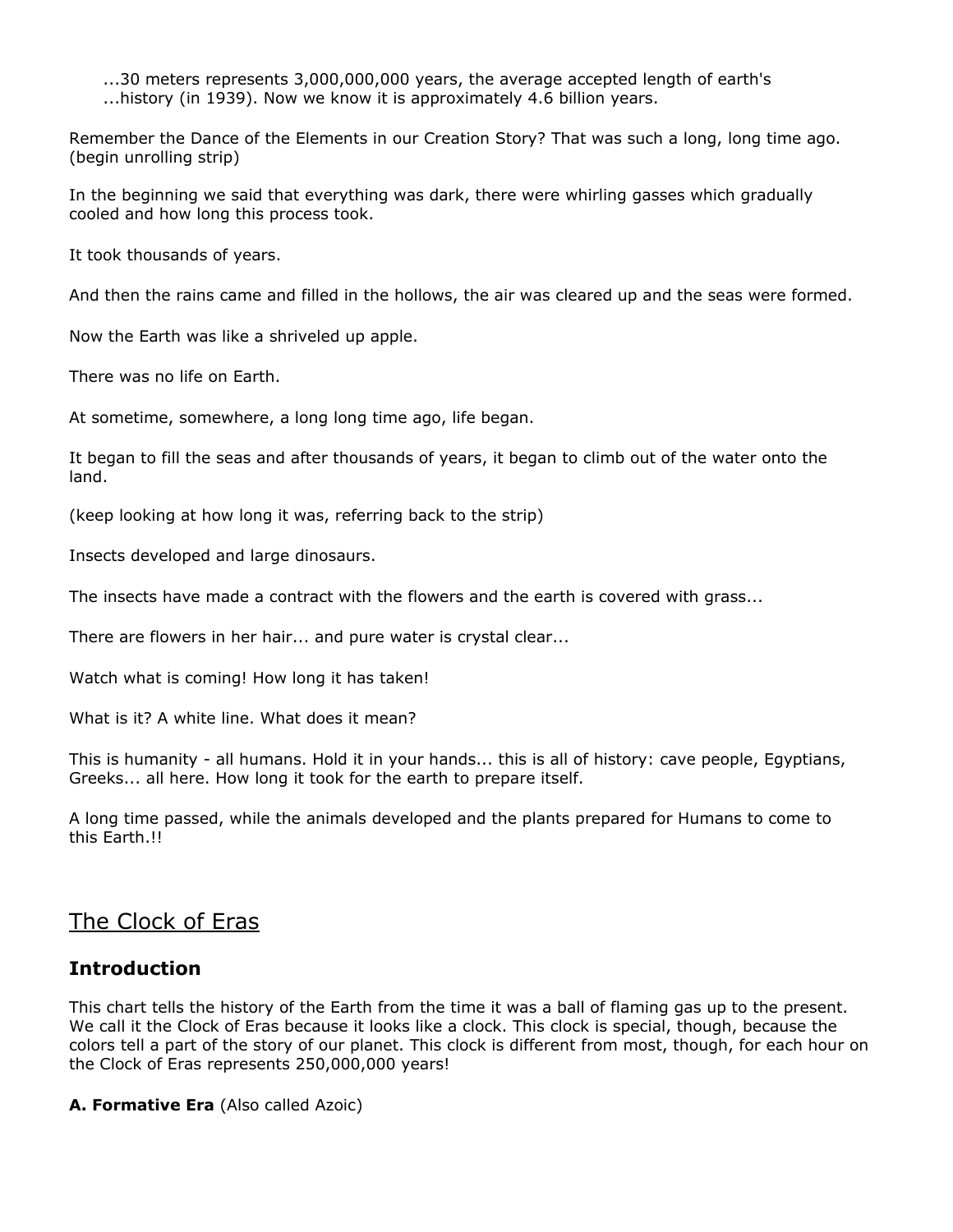The first four hours are colored black. During this time, the Earth transformed itself from a mass of flaming gases into a planet with a cool, hard crust. The sun and earth were more alike then, but the sun did not cool like the earth. Its great size and heat brought about changes within our star, making light and heat stream out in all in all directions.

The Earth, much smaller, did not give off light. As it cooled, however, hot gases rose and fell on its surface. This was the cosmic dance. The rising flaming gas is represented by angels flying up with their basin of coals. When these gases were far enough away from the Earth they cooled. Then they descended, represented by angels flying down with their basins of ice.

Slowly the crust was formed, but it was very thin. Inside, the earth still held flaming gases, which needed space to expand. Where weak spots in the crust broke open, the gases escaped and volcanoes were formed. The volcanoes we have today are very few compared to the number then. They threw out such ash and smoke that a thick cloud formed and the earth grew dark and colder. At some point, we don't know when, water was formed in these clouds and rain began to fall. At first this rain turned to steam and rose again, but there was so much water that it finally cooled the earth and stayed. The valleys and lower parts of the Earth were covered. Afterwards, the clouds thinned and the sun began to shine.

On our Clock, we have now come to 4:00, and this long era is finished. How many years have passed? Even today, though the Earth's crust has thickened, it is still thin compared to the inside layers of our planet. There is still much heat and some of those layers are not solid.

In cooling, the earth's crust formed huge plates, which rode upon the surface and rubbed against one another. Where they collided, great mountains arose and sank, earthquakes spread out, or volcanoes brought forth matter kept hot by pressure. This action continues today.

Humans have only seen the center of the earth with computer images. No hole has ever been drilled so deep. It is believed the center is formed of nickel and iron. The symbols for these elements are **Ni** and **Fe**. Some scientists have named the center of the Earth **NIFE** because of this. The layers around the center form the mantle. The **crust**, also called the **lithosphere**, is outside. Look closely on the chart and you will see the thin layer of water called the **hydrosphere**. Surrounding it, invisible but essential to life, is the **atmosphere** we breathe.

# **B. Paleozoic Era**

The word **Paleozoic** comes from the Greek words *Paleo,* which means **old** and *zoic,* which means **life.** It is colored blue on the **Clock of Eras** to represent the color of the sea. This era lasted for approximately 385,000,000 years. This period saw the harmful ultra-violet rays of the sun beating down on the earth with no screen to protect it. Most life forms remained in the sea for protection from the sun. Now that the problem of putting more than one cell together was solved, more and more complex animals developed. During this period every phylum of the animal kingdom appeared.

# **C. Archaic Era**

The word "Archaic" means "ancient". This time period is also called the **Proterozoic Era**. **Proterozoic** comes from the Greek *Protero* meaning **early** and *zoic* meaning **life**. It is colored yellow on the Clock of Eras to represent the fact that there was little life. At the beginning of this era the earth was five billion years old and still there was only one-celled life. Many one-celled animals developed in this era. This era is the period of great rains. The rains carried millions of tons of minerals into the oceans. Concentration of the minerals in the oceans caused the oceans to become poisonous. (Too much of anything can be very harmful) One-celled animals discovered how to take the poison in and make their shells. Foraminifera was the one-celled animal that removed the poisons from the ocean. The Forminifera did such a good job that their bodies cover about one third of our ocean floor.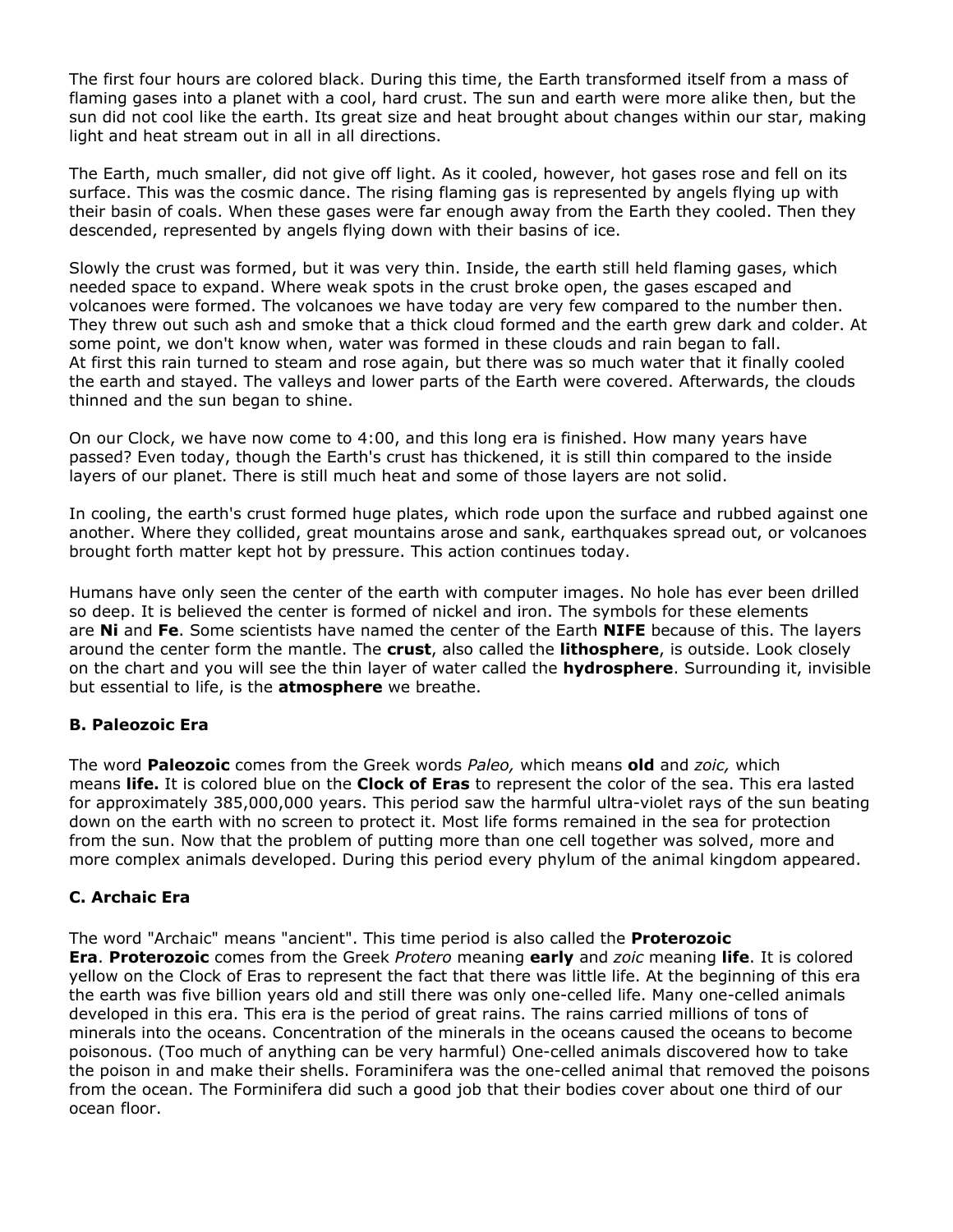## **D. Mesozoic Era**

The word **Mesozoic** comes from the Greek, Meso meaning **middle** and, *zoic* meaning **life**. The Mesozoic Era is colored brown on the Clock of Eras because it represents land. This era lasted for approximately 150 million years. Great masses of land were emerging out of the water. In the Mesozoic Era an atmosphere developed. Animal life, which lived principally in the water, now began to live on the land. The atmosphere shielded the Earth from the ultra-violet rays of the sun. New and more complicated animals appeared on the land. The reptiles appeared and still exist. This is the age of the great dinosaurs.

### **E. Cenozoic Era**

The word **Cenozoic** comes from the Greek word *Ceno,* meaning **recent** and *zoic*, meaning **life.** The Cenozoic Era is colored green on the Clock of Eras to represent the freshness of spring. This era lasted for approximately 65 million years. Two amazing things happened during this era: plants emerged on the land and animals developed that took care of their young. We know them today as mammals. Mammals bear their young alive and take care of them. The birds also played a major role at this time. Birds and mammals are the only warm-blooded animals. New volcanoes began to erupt. The climate grew a little drier and cooler and true flowering plants emerged.

## **F. Neozoic Era**

The word **Neozoic** comes from the Greek word *Neo* , which means **new** and *zoic*, which means **life**. It is colored red on the Clock of Eras to signify the appearance of humans on Earth. The beginning of this era was characterized by the great **Ice Age** when **glaciers** appeared. In the beginning humans played a minor role. Later, humans lived in caves and discovered the use of fire. They made tools and weapons of stone and pieces of bone. They hunted wild animals for food and clothing. They painted pictures of these animals on the walls of caves.

# The First Presentation of the Timeline of Life

## **Materials**:

The Timeline materials:

- ...Colored chart, blank chart, loose pictures, labels.
- ...Elastic strip which is the circumference of the Clock of Eras.
- ...Clock of Eras chart
- ...The Body functions of the Vertebrates
- ...If possible, pictures of the environments of each period for animals and plants.

# **Presentation: Part One**

**Introduction** 

Repeat the three period lesson for the clock of Eras., recalling the meaning of the names of the last four periods.

Using an elastic strip which is a linear Clock of Eras, pick up the linear Clock.

" This is the clock as a line. Notice the colors are the same as the clock - but if I stretch out the last 4 colors, it will be the same as the top of the big timeline."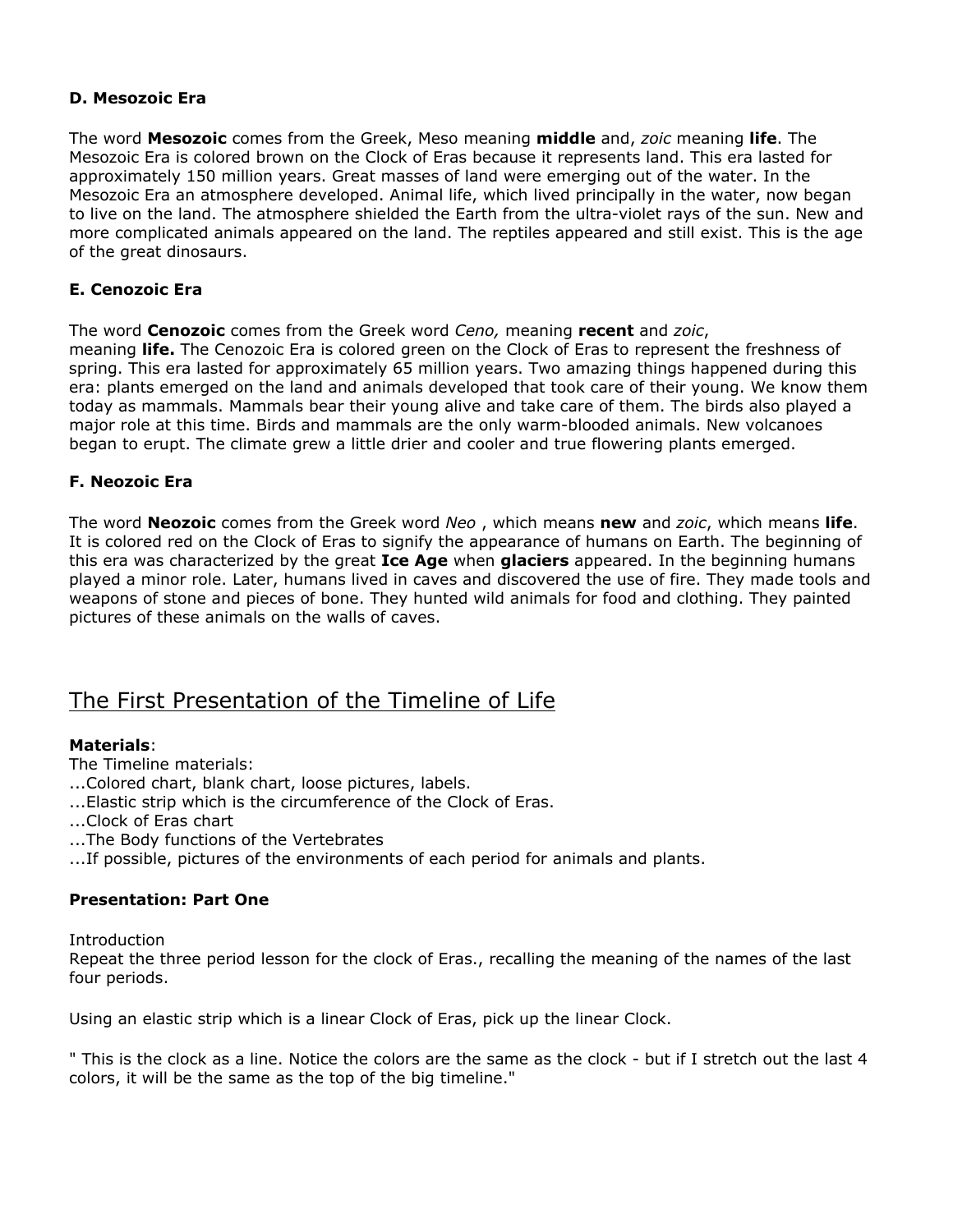Notice that the colors along the top row are the same, and in the same order as the colors on the strip and the Clock. Recall the names of the Eras on the top row.

Scientists have studied the history of the earth for thousands of years. They have found the remnants of life on earth through crude discovery and now, with sophisticated instruments. They have developed a timeline of the life which has left its mark on the earth. This is a chart of many of the life forms which have been found. The name of each periods reflect the history of these scientists' discoveries.

**Read the name of each age mentioned in the second** row, recalling the meaning of the name, i.e. amphibians and locating these animals in the Classification or Body Function cards. Observe that the order follows the same direction on the timeline and the classification charts. Observe that the order follows the same direction on the timeline and the Classification or Body Function Cards. The child should be able to give simple descriptions for the characteristics of each vertebrate class. (NOTE: birds are on the timeline, but there is no time where they dominated the earth).

**Notice the great icicles.** Theses are glacial periods. During these times, a great part of the land was covered with ice. Before and after these periods, the earth was very warm. The triangular shape of the icicles show that the coldness increased gradually. At the vertex of the icicle, it was the coldest time, then it decreased.

**Notice the red lines and their paths.** Some of them start and the beginning, rise and fall. Some of them are continuous until the end. These lines indicate the appearance of animals on earth. The highest point is the time of their height of population and dominance. Their end points is when they became extinct for whatever reason.

**It is possible to study earth history through the** rise and fall of mountains. Mountains have not always been here. They usually developed slowly and then gradually eroded and became flattened over millions of years. The Rockies, Alps, Himalayas and others are among the last to appear on earth. They are being flattened so slowly that we wouldn't notice the change in our lifetimes.

(Give three period lesson to check comprehension.)

**Exercise**: The child can label the eras, the mountains and ice ages. The child can write their names or draw (especially later when animals are presented).

**Age**: 7-8 years (these presentations in this chapter continue on until the age of 10)

**Aim**: A general presentation of the timeline, relating it to the previous material: The Clock of Eras.

# The Second Presentation of the Timeline of Life

The first era is called the Paleozoic Era. Paleo means old and zoic means life. The Paleozoic is divided into 6 periods.: Cambrian, Ordovician, Silurian, Devonian, Carboniferous, and Permian. The Paleozoic Era is blue to represent life in the sea.

# **A. The Cambrian Period**

This period is called the Cambrian period because the first fossils were found in Cambria, a part of Great Britain, now known as Wales. Later fossils of this period were found everywhere.

Everything that lived in this time lived in the water. Invite the child to identify as many animals as possible, at least by the phylum name: protozoa, porifera, coelenterates, worms, arthropods, mollusks, and echinoderms. All of these are invertebrates This is the beginning of the age of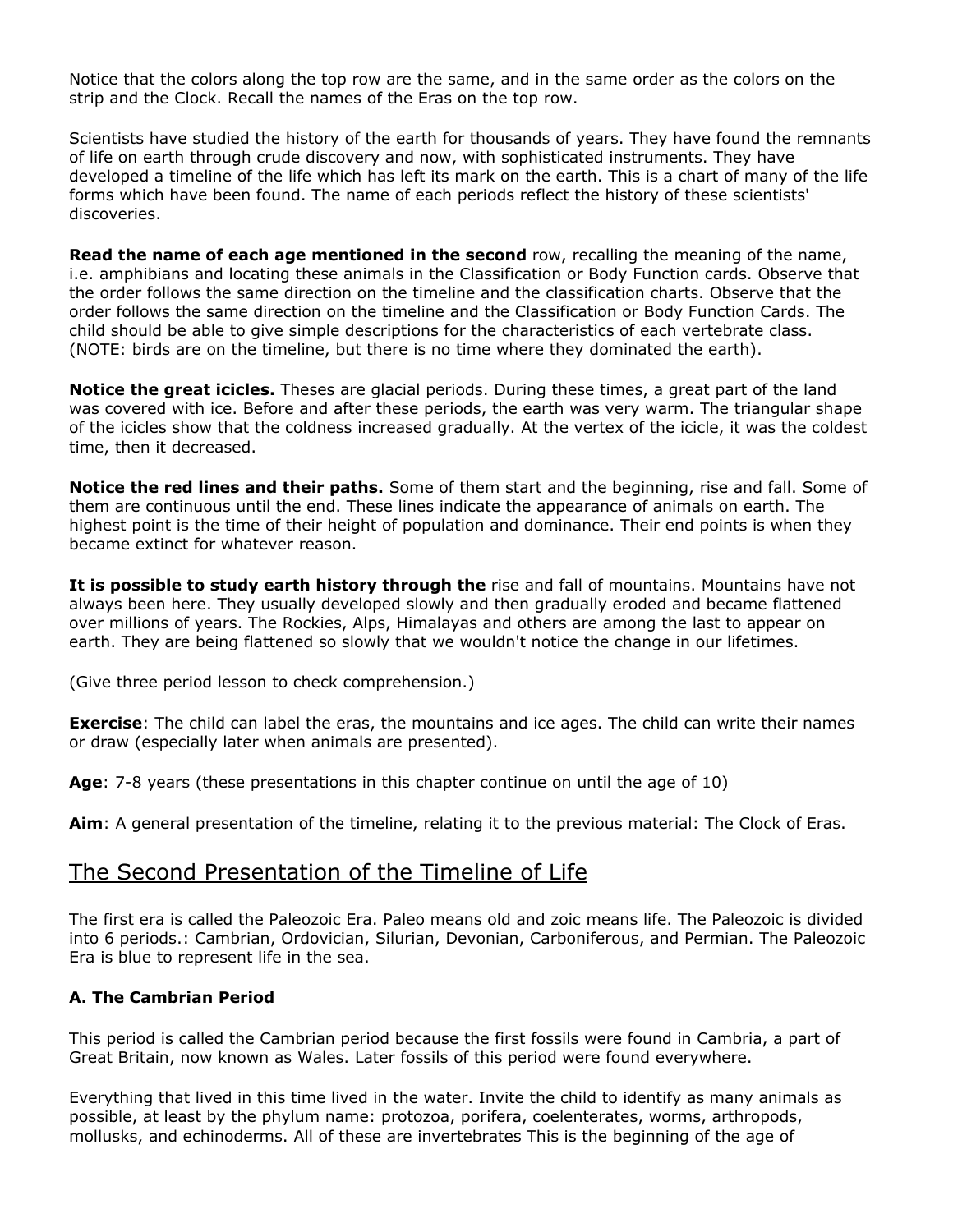invertebrates. (In the child's work with the classification chart, she should have progressed up through arthropods.)

Look at the animals that are pictured all along the red line which is rising. These belong to the arthropods. Remember that arthropods means "jointed feet". Look at the characteristics of crustaceans,. These animals are called trilobites, and their bodies are divided into three parts. The trilobites were the most important animal of this period so it is called The Age of the Trilobite.

There were animals of different sizes and types in the ocean at this time. Some microscopic and some which were huge. The trilobites lived at the very bottom where there was no light and they were blind. They were plentiful, big and powerful. They were the most important animals because they had not predators - until the cold came. They could not change quickly enough when the seas became cold and part of it froze. They gradually became scarce and then disappeared altogether.

Exercise: For all the presentations of the timeline materials, the child matches all of the labels (names of eras and periods presented thus far) and the pictures pertinent to that period. The material may be left out, adding pictures to each new period as it is covered or the children may combine all of pictures of periods, presented and try to match to the right period.

## **B. Ordovician Period**

The name of this period comes from an ancient tribe of people known as the Ordovices who lived in a part of England where the first fossils of this period were found.

During this period, it is marked by the decline of the trilobites, but other animals appeared for the first time. Some looked like saws and were known as graptolites. They developed and increased in number, but for some reason they began to decline, too.

An echinoderm began to develop and reached its height and then declined.

Other animals were large cephalopods, starfish (echinoids) and scorpions. This is called the Age of Echinoderms because they were the most dominant animal of this time. One type of echinoderm was the most important of all: the SEA LILIES.

For a long time, people thought that the sea lilies were flowers or plants because they attached themselves to the floor of the ocean and formed large gardens. They seem to have a trunk and branch-like arms. Inside this trunk is the body of the animal, protected from its enemies by this trunk. They had long arms that waved in the current and a mouth at the center. When an animal passed by that he would like to eat, the sea lily would open its arms, wrap its arms around it tightly and pull the animal into its mouth. They always had food.

Some other animals that lived in this time were mollusks, cephalopods (kephale: head, podus: foot, headfoot) Large crabs, horseshoe crabs and starfish. All these animals consumed great amounts of calcium to make their shells, thus cleaning the water.

At the end of this period, there was a great swell of mountains.

#### **C. Silurian Period**

The Silurian Period was named after the Silures. They lived in a part of England where the first fossils of this period were found.

This period seems to be short, but it is very important. The sea lilies which were so huge in the Ordovician Period decline here and disappear. Animals were still needed to consume the calcium in the oceans, so the corals arrived. They ate lots of calcium and gradually built islands. Coral was very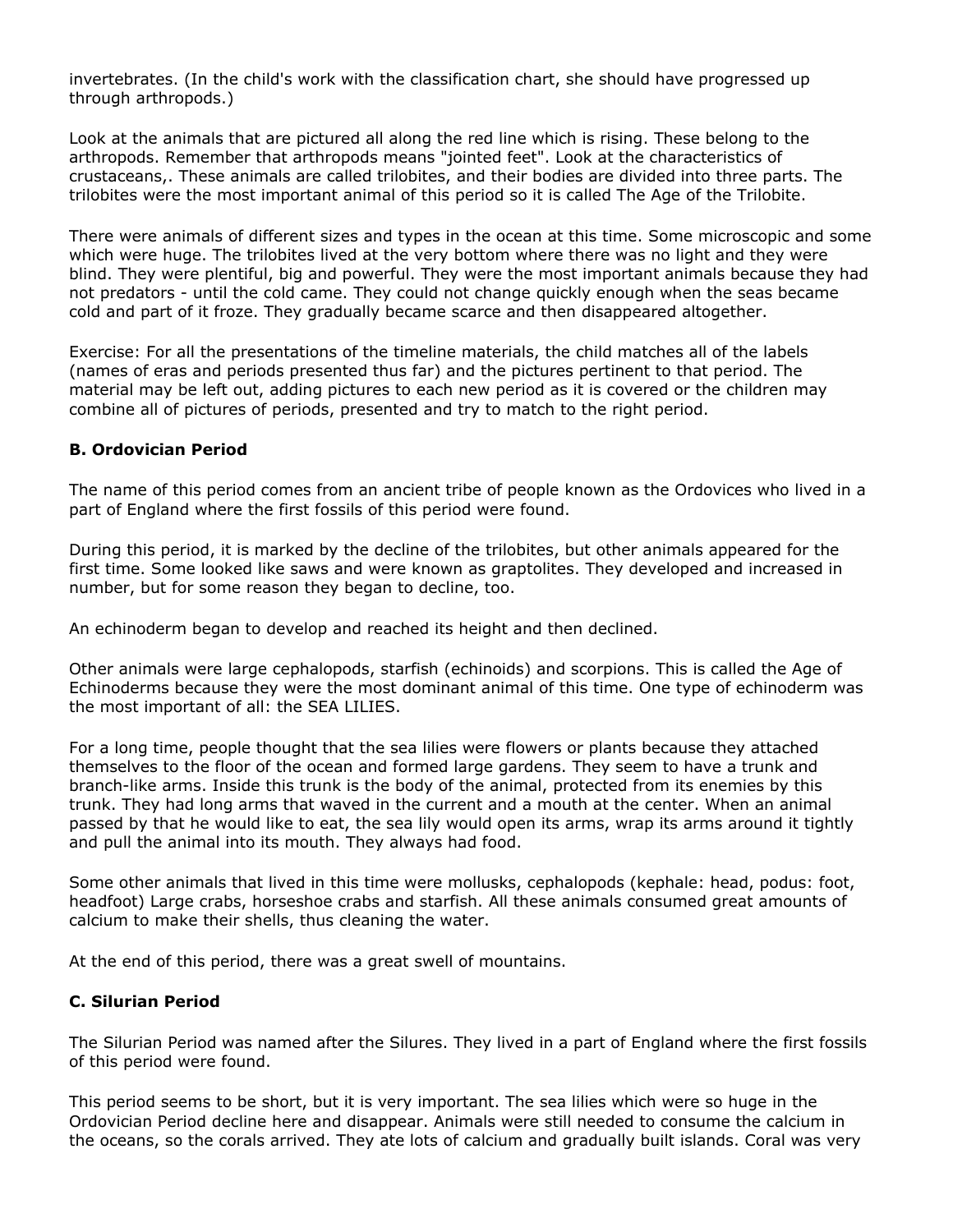important. The corals began in the Silurian period. The line continues. They still exist today, but they are in danger of extinction.

During this period, we have the appearance of some very small protozoans, the Radiolaria and the first millipede.(look at the classification chart)

We've said that the Silurian Period was very important. If you look very carefully, you will see something very small. It is the first fish. The first creatures that have vertebral column. Theirs was not as hard as ours and was made of cartilage (show the child that their ears and nose are made of cartilage).

During this period some of the oceans started to dry up. Many algae found themselves dried by he sun on the shore. During this period, we see the first algae that attached itself to the mud and came up out of the water in search of a little sunlight. These were the first land plant, but plants without roots, stems and leaves. This plant had a small stem and tiny leaves, but no roots. It still had to put its feet in the water. These plants were the first mosses. (First there was algae living in the water, then mosses).

Why were plants the first living things to come out of the water? Because the air was full of Carbon Dioxide and the plants needed this. At this time, the earth still didn't have atmosphere. The atmosphere came about because the plants came out of the water. The plants used the CO2 and gave off oxygen. They were making life possible for animals on earth. Maria Montessori called this their "Cosmic Work". Everything in nature has this cosmic work. She describes this as things in nature doing something very selfish being unaware that they are also doing something that helps others.

At the end of this period is the second ice age. Under it we see the disappearance of the trilobites and the sea lilies (crinoids).

#### **D. Devonian Period**

The name Devonian comes from Devon in England where the first fossils of this period were found. The period coincides with he Age of the Fishes. The most import animals of this period are fish. Some of these first fish wore a kind of armor, perhaps to protect themselves. This line of armored fish only lasts in this period. The other types of fish continue and still exist today.

We also see the appearance of an insect very similar to the modern insects of today. Although many of the ancient insects have changed, this cockroach has not changed at all. It is the oldest insect we know. The cockroaches lived in the dampness of the swamps at about the same time as the dipnoids were breathing out of water. Millipedes lived in the water.

In this period the oceans receded and seas were formed between the different areas of land. Animals and plants remained in the muddy bottoms and had to learn how to live in the new surroundings. The algae grew longer and covered themselves with little leaves. Then the swamp lands began to dry up and the plants had to put down roots in order to hold themselves upright and to go in search of water.

#### **F. Carboniferous Period**

In this period, the animals start putting their heads out of the water. Remember, there is much more land near the water. First the plants came out of the water and purified the air. As the waters continue to recede, fish can be found in the marshes who breathed out of the water. They are called dipnoids and they still exist today., although there are very few. The name dipnoid means two kinds of respiration: one for when they are under water, gills, and one for when the swamp dries up and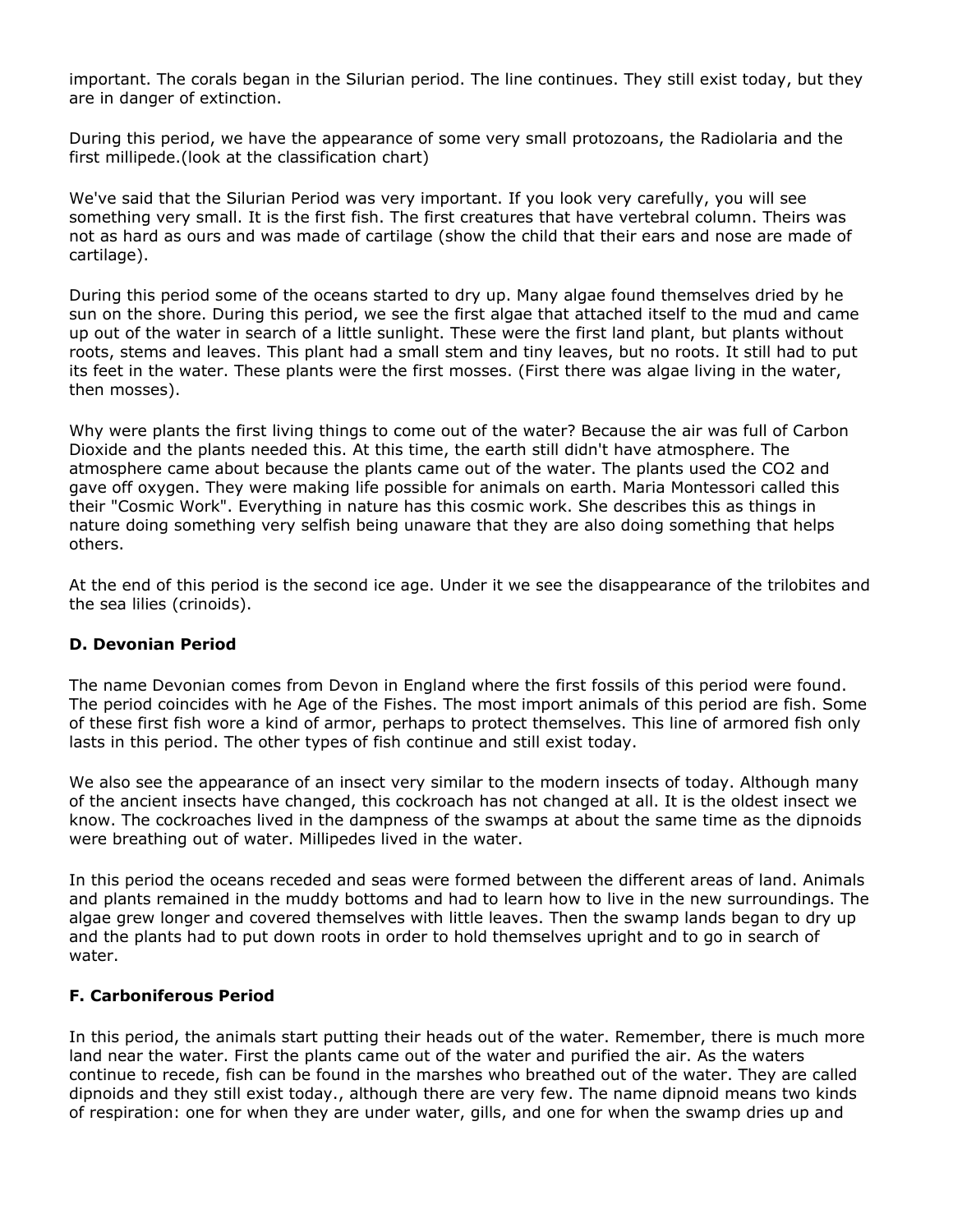they must breath air, they use transformed swim bladders. It is believed that the dipnoids are a link between the fish and the amphibian.

During this period we have the appearance of amphibians, which means two lives. They are the first animals to live completely out of water, but they must stay in damp places. In this period, the amphibians developed to become the matters of land and water, therefore it is also called the age of Amphibians. There were many of them, and if they had enemies on land, they escaped into the water and vice versa. They laid their eggs in water in vast quantities because some would be eaten. During this period, the insects also developed. The dragonflies became enormous (18 inches across).

The name Carboniferous comes from the word carbon which is coal. This black strip is labeled coal for the coal in the earth which was formed in this time. The coal was formed by the development of land plants which still had no flowers or fruit. They made great forests. The trees like the animals started out very small and grew bigger each year trying to occupy all the space possible. They had enormous trunks with small leaves bunched at the top. These plants still exist today, but they are all very small: ferns, cycads, horsetails, etc.

This period is much longer than the preceding period. There were many revolutions in the seas. Sometimes the seas would rise and cover everything. Then the forest would become a swamp. This process went on for millions of years - each time burying the trees in their upright position. Slowly, over millions of years, theses trunks have been transformed into coal. Coal is nothing but wood that has become very old.

Look at the cosmic work of these plants. The trees didn't say, "We'll let the sea cover us so that we can produce coal" Like all other plants, and animals, too, the trees tried to occupy as much space as possible. This was their conscious work. However, we know that there is also their unconscious work. A great number of living things unconsciously prepare the world for those that come after them. The forests unconsciously purified the air by making oxygen and produced coal for those that came after them. "Those plants came back to life and live in our houses in the form of heat." Maria Montessori.

The brown strip under the black is labeled iron In the same way as there were little animals who fixed calcium in their houses to purify the oceans, there were at this time, protozoa who fixed iron in their exoskeletons, absorbing the iron from the water. During this period, a great number of rocks containing iron were formed made up of the remains of these animals. (Pure iron is hard to find as it is always mixed with other elements in rocks) These rocks containing iron were called ferrous. Thus this period has been named after the two layers: carbon (coal) ferous (iron) combined to make the name Carboniferous.

#### **G. Permian Period**

This is the last period of the Paleozoic Era. The name Permian comes from a part of Russia: a little town called Perm which is situated at the foot of the Ural Mountains where the first fossils of this period were found.

This was a very cold period as we can see by the symbol of the glaciers. The great big amphibians disappeared or returned to the water. Only smaller ones survived.

Something new appears in this period. It is very small. It is the first reptiles, the first animals who had learned to live completely on land. These animals were not afraid of the sun, as the amphibians were. Their bodies were covered by a thick skin that protected them from the sun. In fact, reptiles really like the sun, and they actually sunbathe. Instead of depositing their eggs in the water, the reptiles laid their eggs on land where the sun could warm them.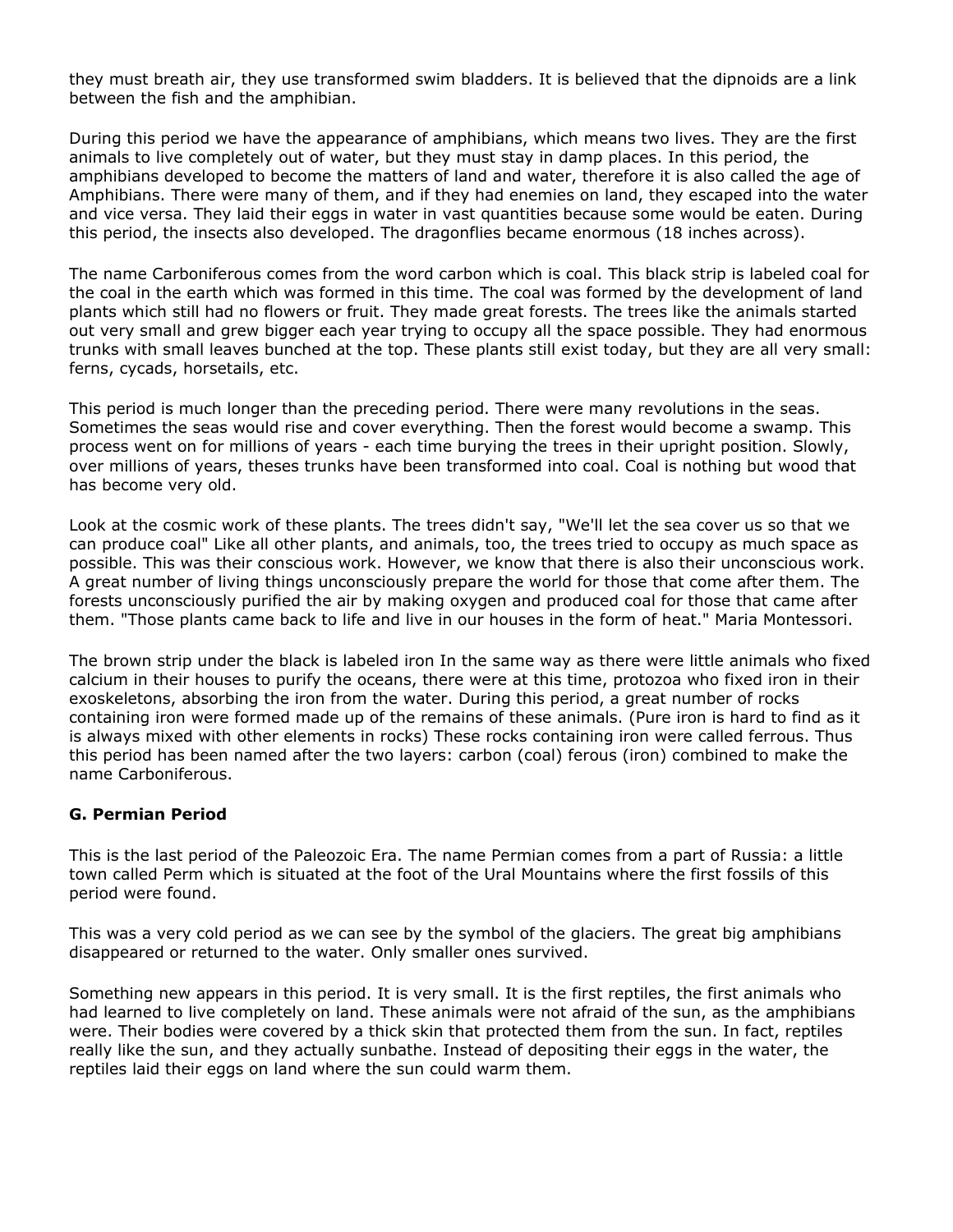Immediately after their appearance, they became very big. The first big ones were herbivorous as there were so many plants to eat. Since they had no enemies, they soon became matters of the land. They multiplied and grew larger until they were truly giants.

There were many volcanoes and changes in the continents. Seas were cut off from the oceans, enclosed by land and they dried up. They left behind great salt deposits which were the beginnings of the deserts.

During this time, the first insects underwent metamorphosis. It was their way to overcome the cold. They were born in the spring and grew bigger during the summer. When the cold came, they enclosed themselves in a protection in which they spent their winter months. In the spring, they hatched out, looking different from before, but enabling them to travel, mate and lay eggs again.

By this time, there were many different plants and animals on the land and in the sea. The Paleozoic Era came to an end.

#### **H. Mesozoic Era**

The Mesozoic is the beginning of the age of reptiles. It is made up of three periods: the Triassic, the Jurassic, and the Cretaceous.

The Era is brown to symbolize the earth.

Reptiles that arrived during the Permian Period were found everywhere at this time in the water, in the air and on land. Some were carnivorous; others were still herbivorous. The reptiles had become very big, as big as houses, and they continued to be the lords of the earth.

They were strange-looking animals. These reptiles always had such very small heads on enormous bodies. The reptile had small brains in his tiny head, a spinal cord which extended the length of his great body, and at the end of his long tail was another little brain (actually a nerve ganglia). His body was so big that the tiny brain on his head could not take care of the end of his tail - so he had two.

We can tell that some of the reptiles were carnivorous by their terribly sharp teeth. Flying reptiles appeared. some had wings and also feather. These were called archaeopteryx. It is believed that birds descended from this reptile. Still others returned to the water, some taking the shape of fish.

Plants also progressed. For the first time, we have conifers, pines and fir trees. These plants still had no flowers, put they had pollen, which when blew in the wind to the female plant, producing eggs, or seeds.

During this point, we see the appearance of the first mammals, the monotremes (the platypus). These animals still lay eggs, but they nourish their young with milk.

The age of reptiles is very long and has been divided into three periods: Triassic, Jurassic, Cretaceous. The name Triassic means rock sediments that have been divided into three strata. Jurassic comes from the Jura mountains where the first fossils were found. Cretaceous come from a word meaning chalk because most fossils from this period were found in chalk deposits.

At the end of this age, plants had real flowers. The insects of which there were many at this time, fertilized the plants by carrying pollen on their wings as they flew from flower to flower drinking nectar, then dropping pollen onto the stamen of the female plant.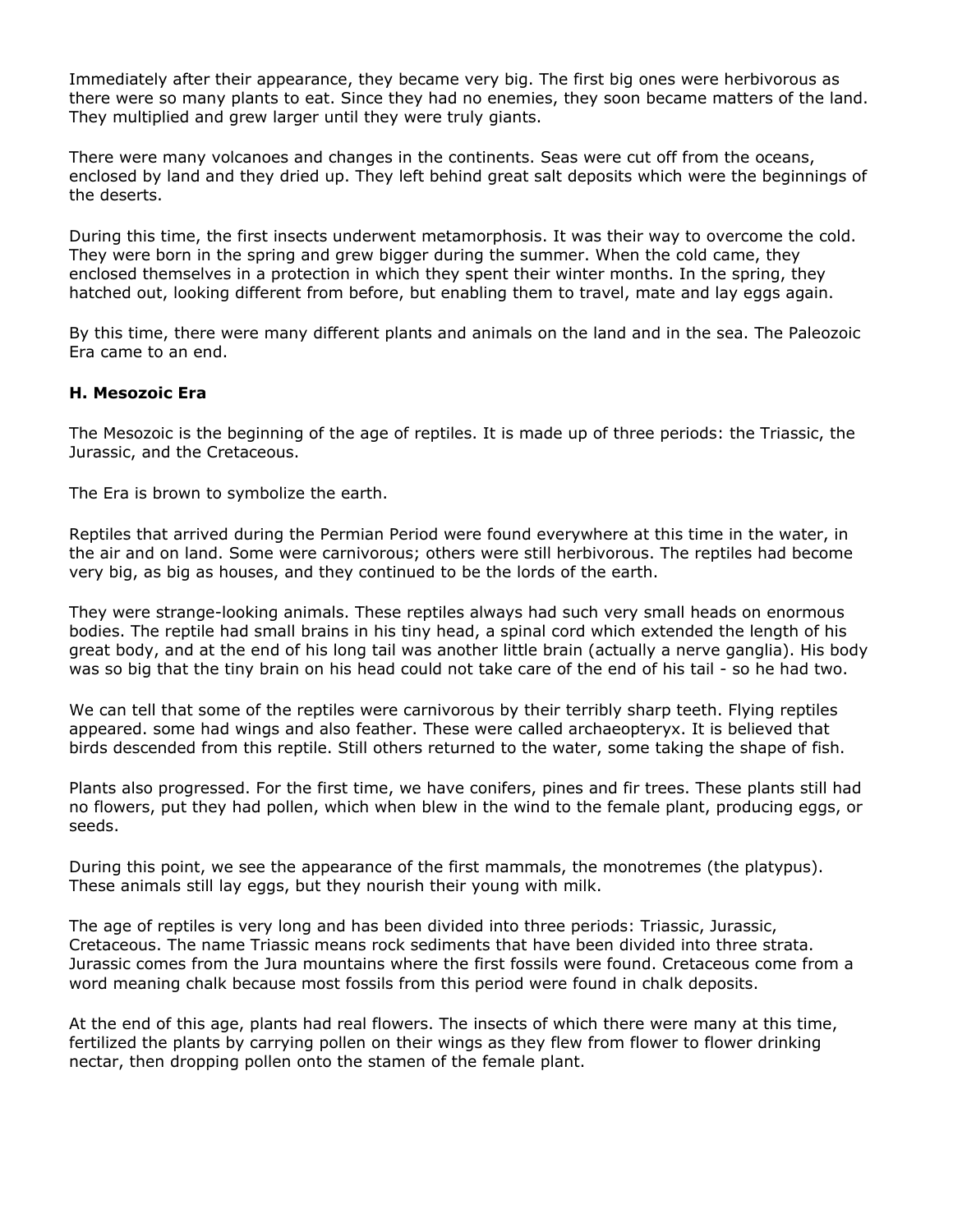The earth was covered by ice at the end of this period. During this glacial period, all the great big reptiles disappeared. Some people think there was a great meteor shower during this period as well which changed the climate of the earth and made it impossible for the great reptiles to live.

Another animal existed during the time of the reptiles. It was small and was probably afraid to come out during the day. But it had warm blood and was able to sleep in the day and stay awake at night when the reptiles weren't around. This little animal was alert and perhaps clever and was able to survive the meteor or glacial period.

These little animals, the mammals, developed dramatically. Like all the other animals before them, they became numerous and occupied the most space they possibly could. They didn't remain only on the land. Some developed wings and few; some transformed their limbs and returned to the sea.

Bird were also developing. In the beginning, most of these animals were very different from the mammals as we know them. Gradually they changed and acquired the forms as they are familiar to us. We can compare this horse to the modern horse. Some other animals that are similar to the ones we know were fish, birds, amphibians and whales.

The age of Mammals is divided into four periods. All of the names have about the same meaning for all these contain "-cene", which comes from the Greek *kainos,* meaning new.

During this time, the only reptile survivors were crocodiles, lizards, snakes and turtles. Out of hiding places crept the mammals. During the Paleocene, they were small brained, large jawed, clumsy and inefficient. Some passed into extinction. This is when the hoofed mammals appeared.

**Eocene** means new. These descendants differed from the Paleocene. Lemurs and huge eyed tarsiers and the first monkeys made their appearance in Africa and S. America. Ancestors of the modern mammals such as the camel, horse and rhinoceros were during this time. They were very small: the camel was the size of a rabbit, the horse, the size of a fox, the rhino as big as a dog.

**Oligocene** means newer. These animals began to grow much bigger and take an important leap forward as in the whales, rhinoceros. The plant life took over cliffs and mountains, making a carpet of trees and grass.

**Miocene** means even newer. A creature called the Ramapithecus branched off from the ape line. This is one of the very primitive ancestors of modern humans.

and **Pliocene** means newest. The descendant Australopithecus became a human-ape, a border-line human being.

Throughout this Cenozoic Era, mammals were the dominant life force. Some of these animals developed grasping movements and binocular vision. Their babies were born dependent. Therefore, mammals gave their babies milk to nourish them during this era.

The red line is **The Neozoic Era** , the time of humanity and modern life. We can see on the Timeline of Life that there were millions and millions of years of life on earth before humans appeared.

#### **Notes:**

This timeline is a key - an impressionistic lesson.

Don't make it too complicated and don't be afraid to say "I don't know". The children will return to this for other lessons.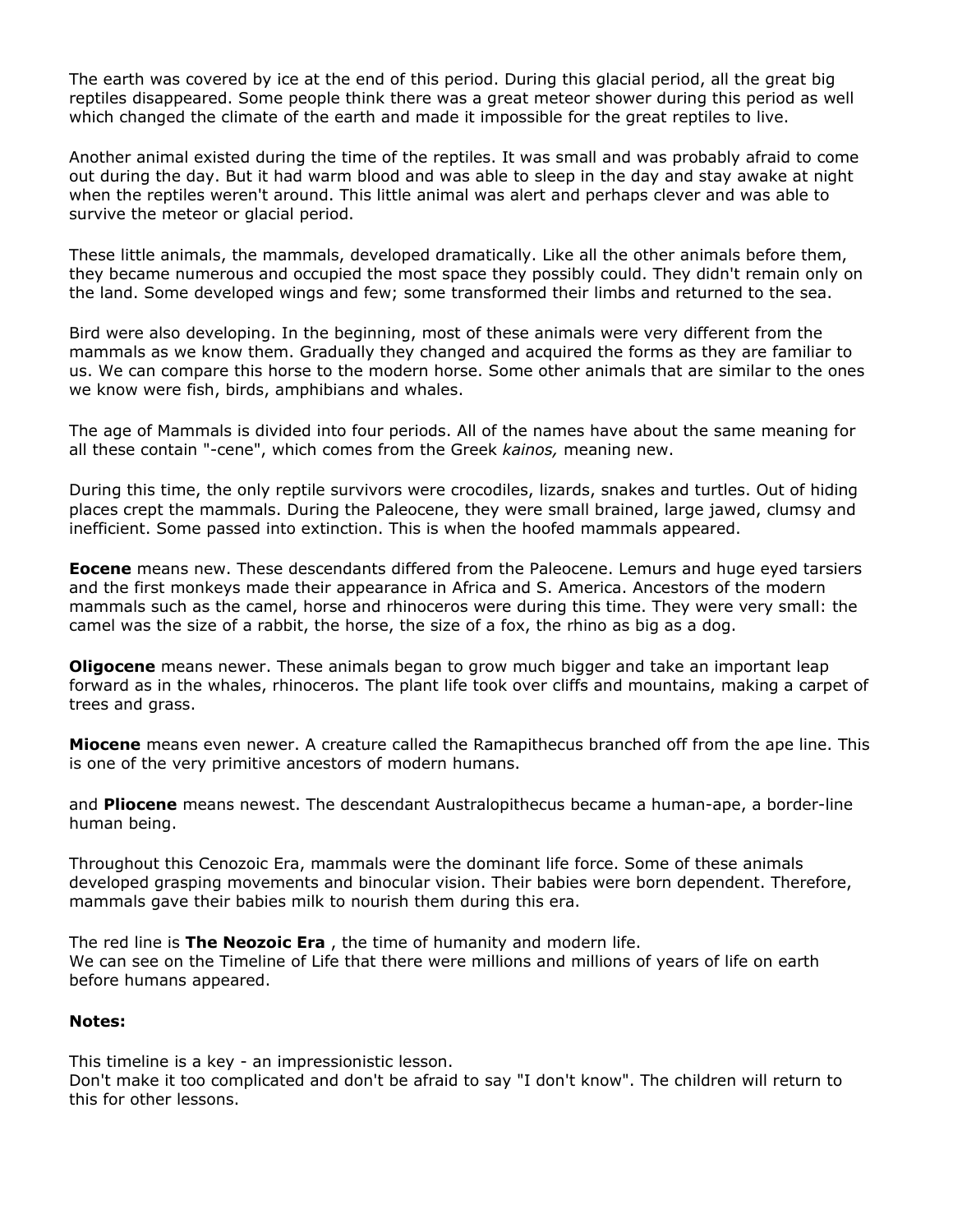Have fossil specimens.

You can put animal specimens and class animals in evolutionary sequence under the timeline.

Don't put up the timeline until you are presenting it.

They have a strong interest in this work, so don't wait too long.

# The Study of Early Humans

# **Presentation of the Hand Chart**

## **Materials**:

...Black strip of cloth 10' x 1', the last half inch is red.

...The black is to give the sensorial impression of "nothingness."

...The scale is 100,000 years per foot.

...The hand holding the stone tool is the approximate time that humans developed tools. The entire length of the strip represents the

time humans have been on earth (1 million years).

...The red 1/2 inch is recorded history beginning about 4,000 BC.

#### **Presentation**:

Roll out the black strip. Say something like..."humans are now learning to walk, finding things,"... "WAIT!" "Something has happened. It took humans all this time to develop tools." "For a long time, humans continued to develop and change and after a long time, humans developed writing as represented by the small red strip."

#### **Follow up**:

Have discussions with the interested children on the following subjects:

...What does it mean to be human?

...How did the development of the hand influence the development of tool making and writing?

It is not necessary for them to arrive at any specific conclusion, merely to have considered the questions.

# **Early Humans: First Timeline**

#### **Materials**:

...The Prepared Timeline beginning about 500,000 years ago up to 1 AD.

...As much appropriate fossil material as you have.

...As many appropriate illustrations as you have.

#### **Presentation 1**:

Explain that there were earlier hominid examples, but this time lime begins with Homo habilis, "The Toolmakers." If you met one of these "men" today, you would not think it looked very human. They were only four to four and a half feet tall. They weighed less than 60 pounds. They had low brows and protruding jaws.

But, they did something no other creature had ever done before - they picked up a rock and used it to help with their work. Scientists have found actual examples.

Homo habilis, lived in small groups and one factor in their ability to survive was their ability to work together. They established home bases where they would camp for a while rather than roam.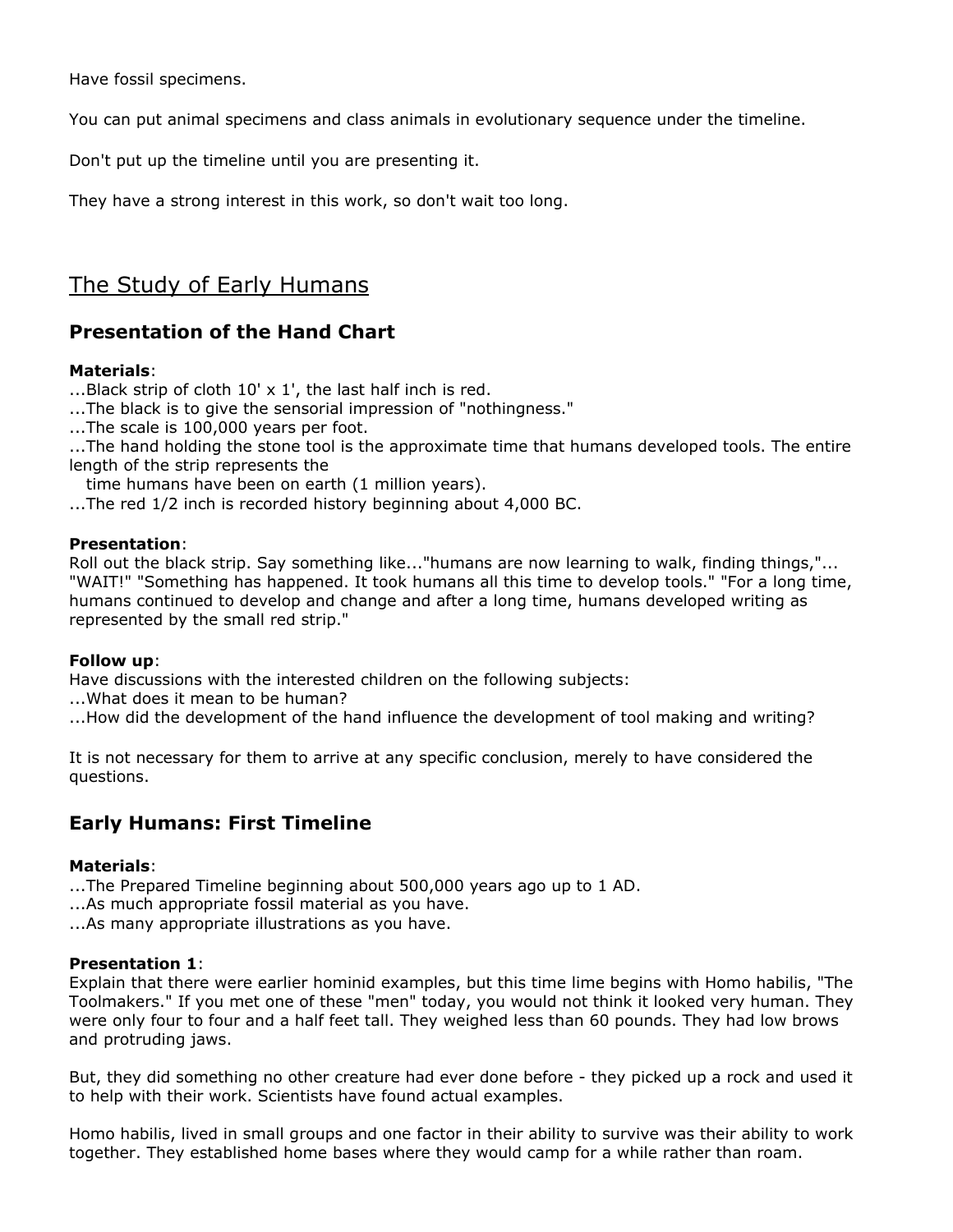The picture of the man eating raw meat is to represent the fact that these early hominids did not have fire. They did not have a language with words. They communicated with grunts, screams and meaningful gestures.

#### **Follow up**:

· This is a great place to stop and direct a play between two groups of Homo habilis bands. The children must not speak words. They must gesture and grimace while uttering growls, hoots, groans, grunts and screams. The children love to do this! Don't forget that the dominant males will probably form a defiant protective shield in front of the females, adolescents and children. (Assure the students that they will perform this play with their clothes on. Some may be reluctant as they think they will have to remove all their clothes.)

· Find examples of Homo habilis in pictures by different artists. Have the children discuss the differences and figure out what is speculative and what is known.

· A child can draw or copy scenes.

· Information cards should be available for research. NOTE: Older books will have little or no information of Homo habilis in them.

#### **Presentation 2**:

Homo erectus, "The Upright Man" was short (five feet tall). Their skulls were thicker than modern humans but compared with earlier hominids, their heads and brains were considerably larger and their faces were flatter.

The hand of H. erectus was becoming more dexterous with the pincer grip of thumb and fingers supplanting the power grip of H. habilis. Because of this, they were able to fashion large hand axes that functioned as cleavers.

Perhaps the greatest achievement of these people was their use of fire, which may have been related to the ice age. With fire, they were able to cook wooden spear points to harden them enough to jab into much larger animals with much tougher skin. Fire also served to keep the people warm night and day and to keep predators away at night.

Although these people originated in Africa, they could carry fire with them and were able to move into the temperate regions of the world including China and Germany. [very important NOTE: First person to discover the remains of H. erectus was a Dutch man named Eugene Dubois.] H. erectus hunted in larger groups and used fire to drive animals into swamps or off cliffs. By cooking their food, their jaw muscles and teeth were able to diminish in size, allowing the brain size to increase.

While the vocal apparatus of H. erectus would not allow much vocalization, it is possible that a few sounds were used to "name" individuals or objects (NOUNS).

H. erectus built the first shelters recognized as such. There is no evidence that they made clothing, but those living in the temperate climates probably wore animal skin capes during the winter at least.

#### **Follow up**:

· Similar to that for Homo habilis.

· Using a carefully tended briquette grill outside, the children can harden wooden points. Have the children scrape the bark from freshly cut saplings. The toasting must be done carefully so that no charcoal (which is soft and crumbly) forms. If it does, use it with your history of writing activity! · You may be able to find a local archeologist or Native American who is adept at chipping flint tools. A visit from such a person is always a treat for everybody.

# **Presentation 3**: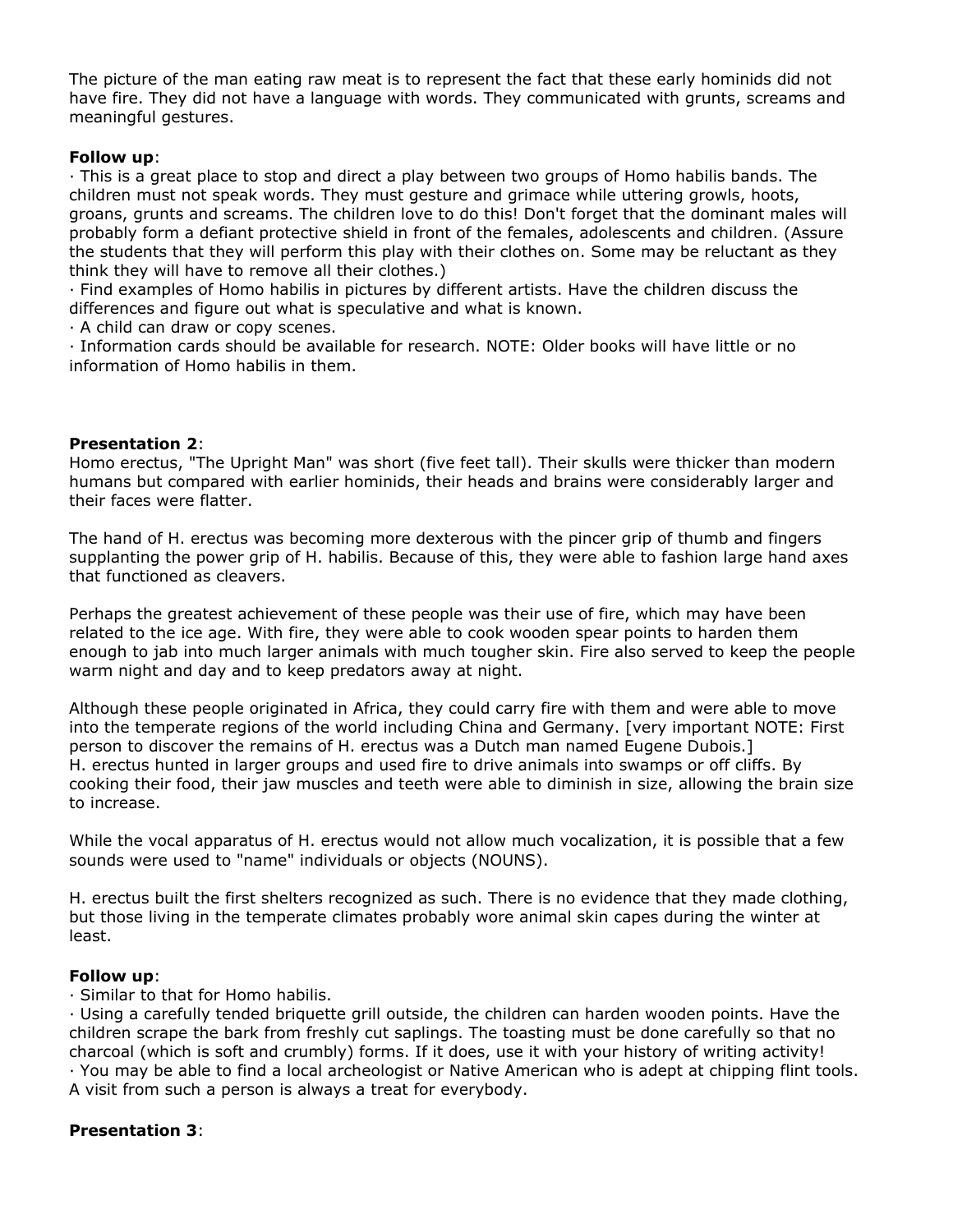Homo neanderthalensis, take their name from the little valley in Germany where they were discovered. They were very powerful with strong muscles and thick bones. It is easy to understand why scientists mistook them for stooped, hulking brutes with a vacant expression. We now know that this is false, but this mistaken image of a "caveman" lingered for a long time - even into today in some people's minds.

Their skulls were low in front with a heavy ridge of bone above their eyes. They barely had any chin at all. They had a brain capacity greater than modern humans. This does not mean they were smarter than we are. Intelligence depends on size and organization of the brain. Studies show that their vision was probably better than ours, but their language was not as developed and they couldn't think ahead as well as we do.

The Neanderthals were great hunters. They hunted large animals such as mammoth and woolly rhinoceros with little more than fire hardened wooden spears. There is no evidence that they used stone spear points, but they did chip stone scrappers off flint cores.

Neanderthals buried their dead, including small children, with food and tools, probably indicating some kind of religion. This practice has contributed to the numerous skeletons in museums and to a greater knowledge of the customs of the Neanderthal. There is evidence that they cared for sick and elderly members of their clans. They used animal skins as clothes and may even have used certain plants for medicine. They continued the tradition of building simple shelters. There are indications of huts made from saplings built inside some of the European cave sites.

About 30,000 years ago, the Neanderthals died off and the cause remains a mystery, but we have a clear idea of what came next, the Cro-Magnons.

#### **Follow up**:

Similar to those after the other early hominids. Just adjust your information and give it a go!

#### **Presentation 4**:

Over 100,000 years ago, a new line of humans began to develop. They were called Homo sapiens, "the wise men." These people were nicknamed Cro-Magnons after the name of the place where they were first discovered. About 30,000 years ago, the Neanderthals died out and left the Cro-Magnons as the only kind of human on earth. Today all humans, even you, belong to this species. The Cro-Magnons had brains larger than ours today. They were taller and more slender than the Neanderthals. Their faces looked much the same as ours. If you were to meet a Cro-Magnon dressed in a business suit, you would probably not notice anything strange about them. They were hunters, artists, dreamers, seekers and doers. They invented music (Scientists have found a flute dating from 32,000 years ago.), art (found in Altamira and Lascaux caves dating from about 17,000 years ago) and language.

The more people know, the faster changes occur. In the Paleolithic, it sometimes took 100,000+ years for a new way of making tools to develop. As time went on, our prehistoric ancestors learned to use fire, the wheel and the bow and arrow. The pace of change grew faster. This is still happening today. Our technology may change more in one year than did that of our prehistoric ancestors in a thousand centuries (1,000,000 years).

Prehuman and early human individuals lived for over 3 million years at the technological level characterized as the Lower Old Stone Age. The Upper Old Stone Age will span only 30,000 years, or 6 inches on our timeline. In the last two inches are contained the Middle Stone Age, the New Stone Age, the Copper and Bronze Ages and our own Modern Age.

Obviously it is time to expand the scale of the timeline so we can study these last important stages in greater detail. Unroll the Second Timeline after demonstrating the expansion of an elastic between your hands. NOTE: This timeline is 9-12 material and is usually not given in detail at 6-9.

#### **Follow up**: